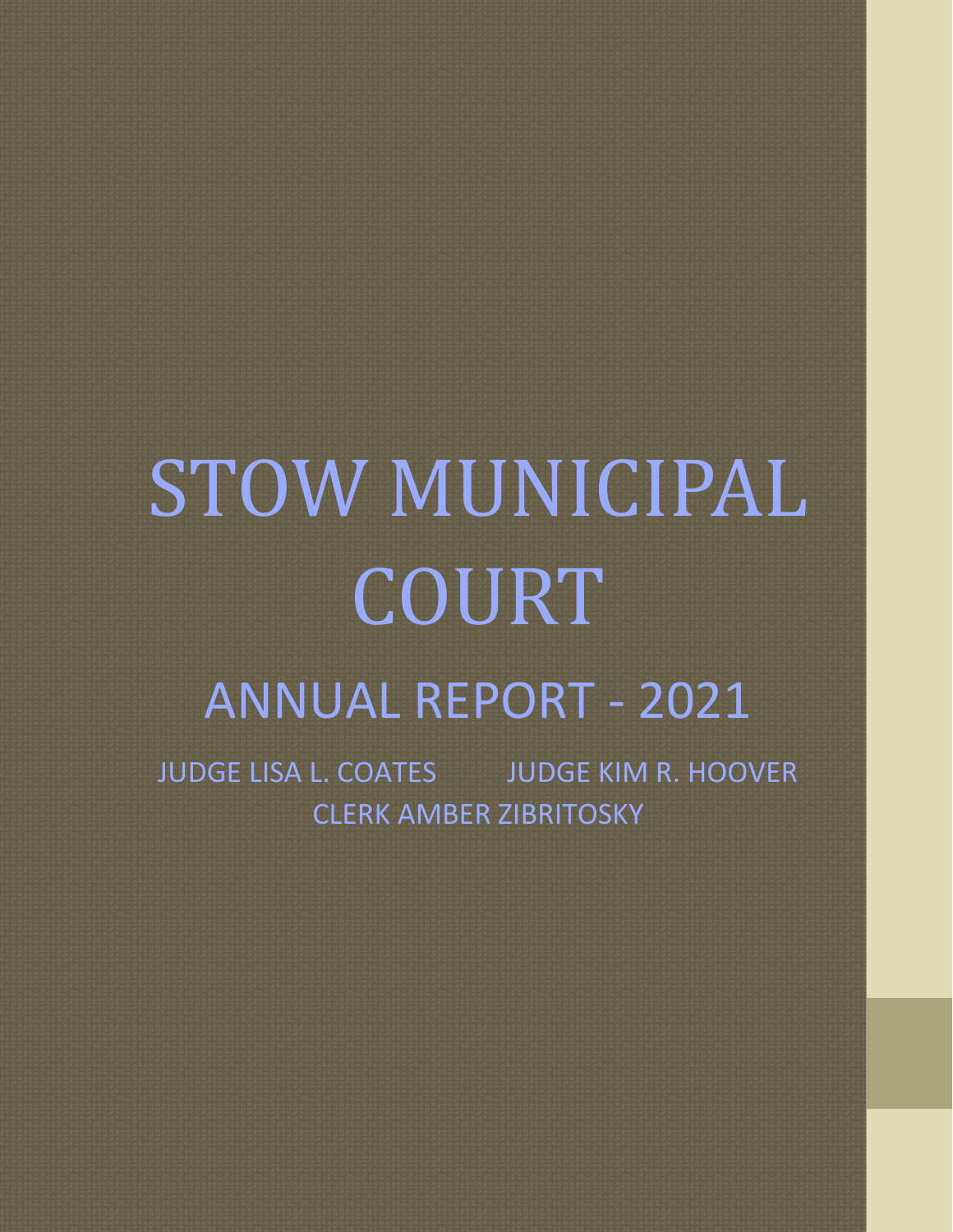## STOW MUNICIPAL COURT

## ANNUAL REPORT - 2021

| <b>TABLE OF CONTENTS:</b>                      | 1  |
|------------------------------------------------|----|
| Message from the Court:                        | 2  |
| Summary of Total Receipts & Disbursements:     | 4  |
| Cases Filed by Community:                      | 5  |
| Civil Division Activity:                       | 6  |
| Civil Division Receipt Breakdown:              | 7  |
| Civil Division Disbursement Breakdown:         | 9  |
| <b>Criminal Division Activity:</b>             | 11 |
| Criminal Division Receipt Breakdown:           | 12 |
| Criminal Division Disbursement Breakdown:      | 14 |
| Analysis of Case Load 2019-2021:               | 16 |
| Analysis of Receipts 2019-2021:                | 17 |
| Analysis of Disbursements 2019-2021:           | 18 |
| <b>Community Control Department Referrals:</b> | 19 |

| Serving the                   |
|-------------------------------|
| Following 16                  |
| Communities:                  |
|                               |
| <b>CITY OF STOW</b>           |
| <b>CITY OF CUYAHOGA FALLS</b> |
| <b>CITY OF TALLMADGE</b>      |
| <b>CITY OF HUDSON</b>         |
| <b>CITY OF TWINSBURG</b>      |
| <b>CITY OF MACEDONIA</b>      |
| <b>CITY OF MUNROE FALLS</b>   |
| <b>SILVER LAKE VILLAGE</b>    |
| <b>BOSTON HEIGHTS VILLAGE</b> |
| <b>NORTHFIELD VILLAGE</b>     |
| PENINSULA VILLAGE             |
| REMINDERVILLE VILLAGE         |
| <b>SAGAMORE HILLS TWSHP</b>   |
| <b>TWINSBURG TWSHP</b>        |
| <b>BOSTON TWSHP</b>           |
| <b>NORTHFIELD CNTR TWSHP</b>  |
|                               |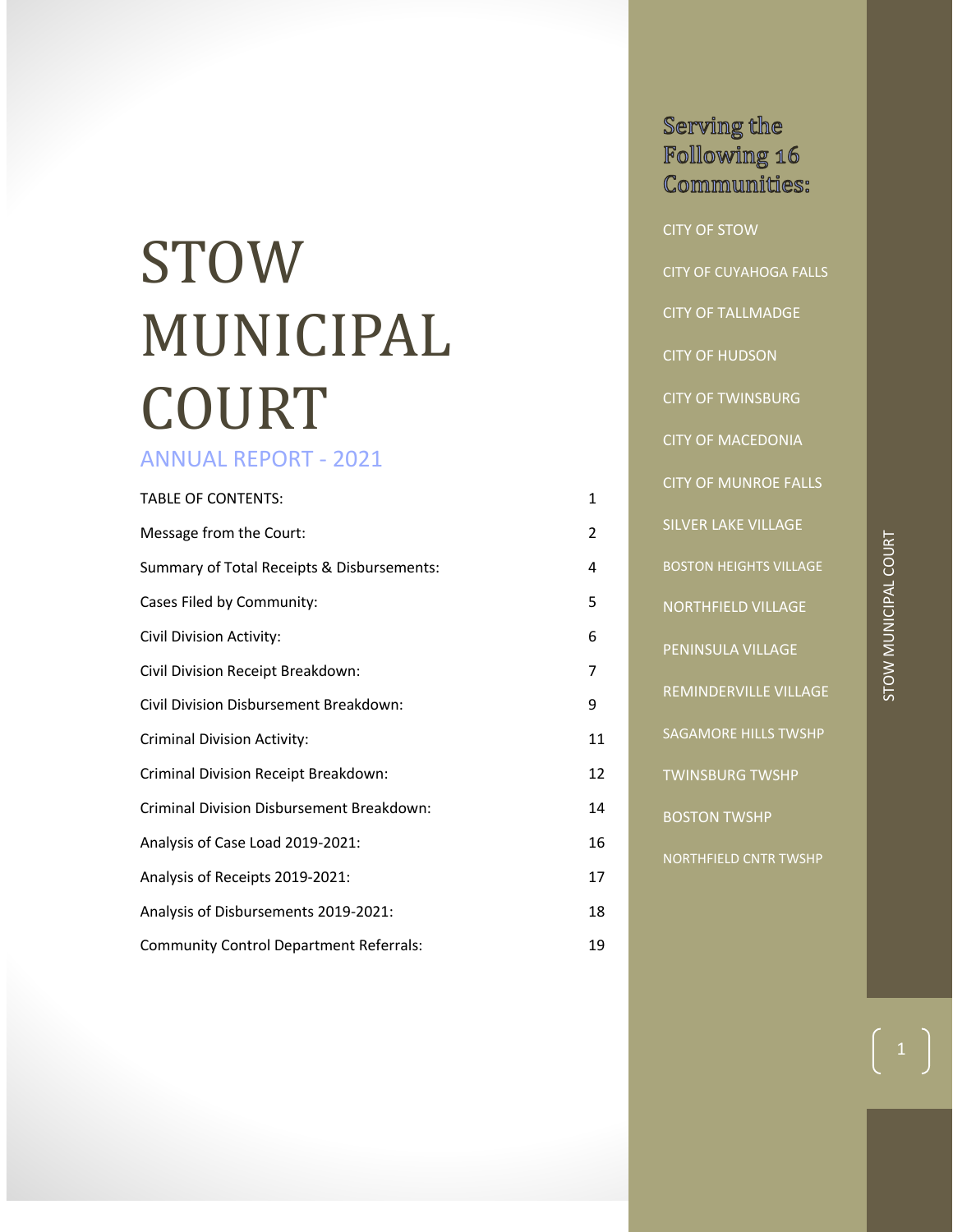

## **Richard T. Klinger** Court Administrator

**Stow Municipal Court** 4400 Courthouse Blvd. Stow, Ohio 44224 (330) 564-4174

## **A MESSAGE FROM THE COURT**

In accordance with Ohio Revised Code 1901.14(A)(4), the 2021 Annual Report for the Stow Municipal Court is attached. This Report provides an overview of the caseload, revenue, and distribution statistics for each of the 16 communities served by the Court.

Much like most other courts throughout the state, the COVID-19 pandemic continued to present unprecedented challenges in 2021. While the Stow Municipal Court was able to safely remain open and fully operational, the pandemic-impacted caseloads and revenue trends that occurred in 2020, continued, and in some cases worsened in 2021. Overall, the caseload decreased by 23% (4700 cases), compared to 2019 (pre-pandemic). The corresponding decline in revenue was approximately 9% (\$211,000), compared to 2019. As we conclude the first quarter of 2022, those trends appear to be consistent as both the caseload and revenues remain well-below pre-pandemic levels.

In recognition of these trends, the Court took measures last year to help mitigate the impact on the operating budget, while continuing to provide vital services to the parties and agencies served by the Court.

Some of those mitigation measures and other notable highlights from 2021 include:

- **STAFFING:**  $-$  Starting in the 1<sup>st</sup> quarter of last year, the Court reduced staff by laying off a probation officer and a case scheduler. Additional reductions were realized through attrition with the mid-year retirement of the Court's chief probation officer and the departure of a law clerk upon his passing the Ohio Bar Exam. To date, the Court has opted to not fill either position.
- **JANITORIAL & LANDSCAPING:** For the second year in a row, the janitorial and landscaping needs of the courthouse were satisfied by court employees. As the public health conditions allowed, the Court incrementally resumed its in-house Community Service program and utilized eligible participants to assist in various cleaning and maintenance tasks. The savings to operational budget is estimated to be approximately, \$70,000 per year.
- **GRANTS:** The Court applied for and received over \$75,000 in grants in 2021. The Supreme Court of Ohio Technology Grant provided \$25,000 to fund a major upgrade to the Court's internal network infrastructure. A Technology Grant was also awarded to Clerk of Courts office to fund a pilot program to test the efficacy of utilizing SMS messages to remind defendants of upcoming court appearances and reduce missed hearings.

2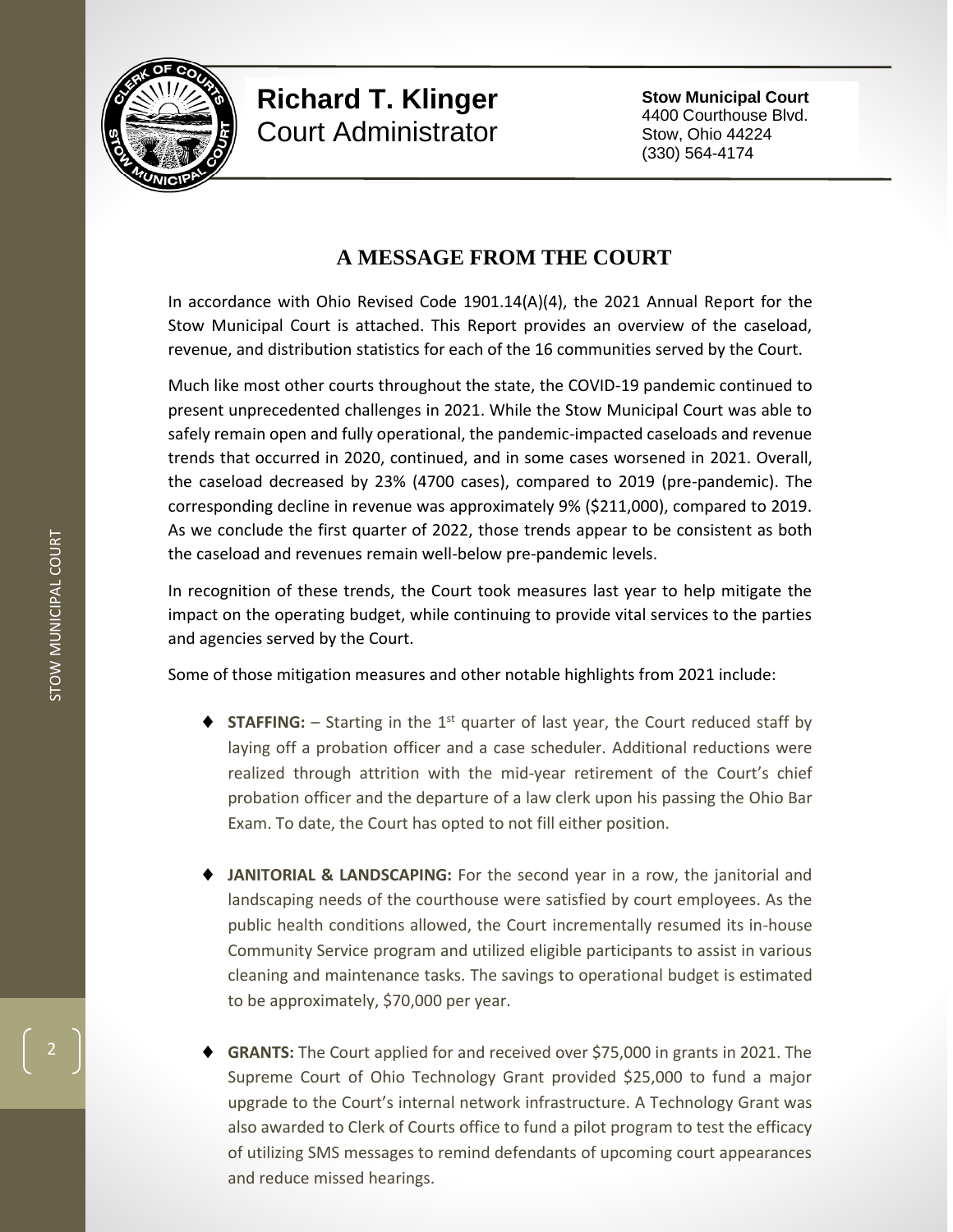Additionally, the Court received \$50,000 from the Ohio Department of Mental Health & Addiction Services to support the specialized mental health docket known as STRIDE Court (Successful Treatment Results in Developing Excellence). STRIDE Court is an intensive, two-year program serving offenders convicted of crimes as result of mental illness.

 **SUMMIT COUNTY VIRTUAL COURTROOM PROJECT:** In collaboration with the other Summit County courts, the Summit County Sheriff's Office, the County Executive's Office and other community partners, the Stow Municipal Court started the development and integration of a secure countywide multimedia network. This project will enable judges throughout the county to interface with local jails, attorneys, and case parties, as well as conduct remote hearings with offenders in custody. This will help increase efficiencies in court operations, reduce security risks, and minimize the strain on the Sheriff's Office and local police agencies who would otherwise be responsible for transporting defendants between courts and the various jails throughout the county.

This project will also provide the infrastructure for future collaboration, training, and professional development opportunities for staff with the installation of additional multimedia equipment in probation offices and conference rooms at each of the courthouses. The new system is projected to be fully operational by mid-2022.

On behalf of Judges Kim Hoover and Lisa Coates, Clerk Amber Zibritosky, and our staffs at the Stow Municipal Court, we look forward to moving beyond the pandemic-plagued challenges of the past two years with a responsible and strategic approach to the "new normal" on the horizon for the Court and the 16 communities we serve.

Respectfully,

**Richard T. Klinger Court Administrator**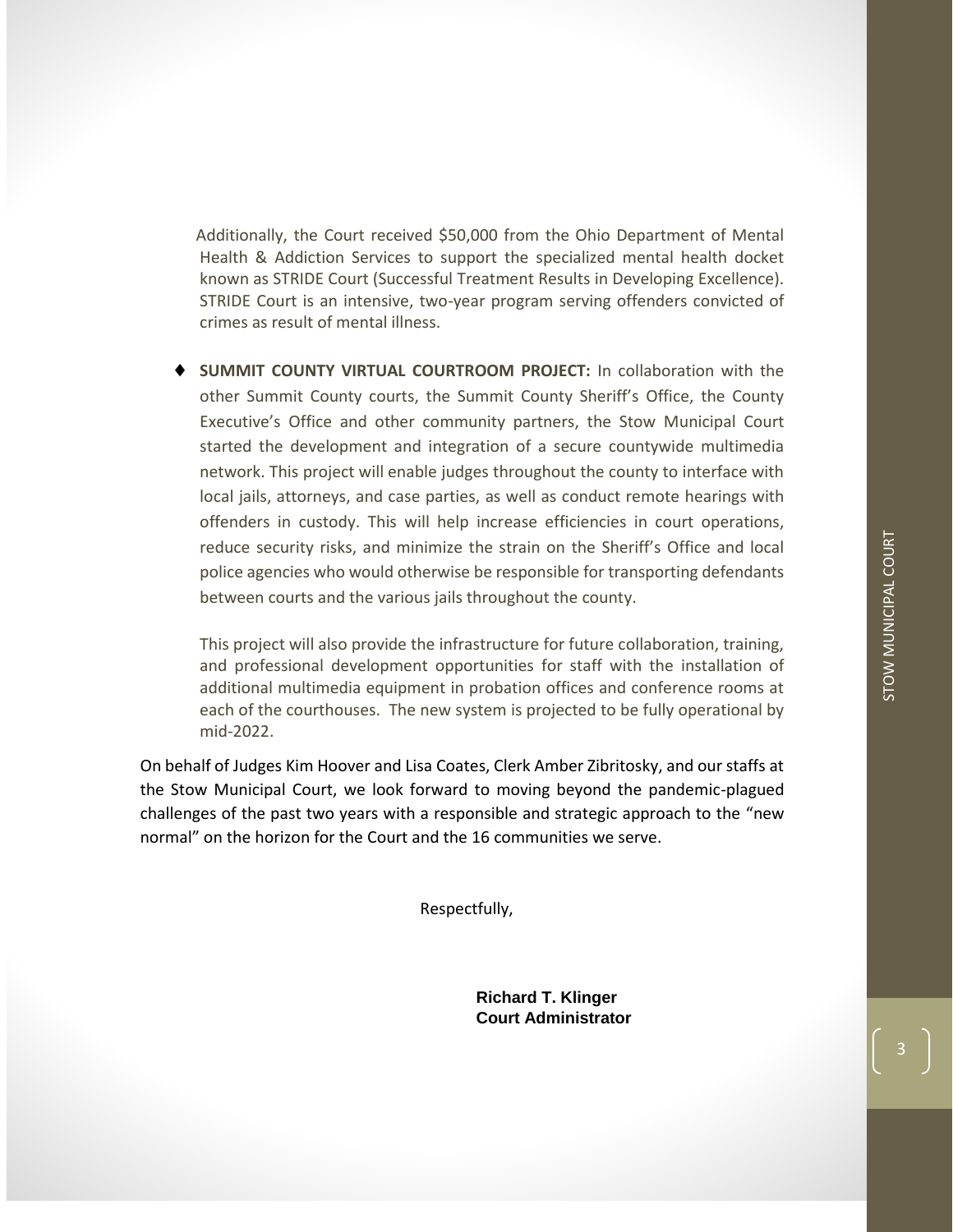## **SUMMARY OF TOTAL RECEIPTS AND DISBURSEMENTS**

## **COURT RECEIPTS: 2021**

| <b>Civil Division</b>    | 2,144,697.06    |      |
|--------------------------|-----------------|------|
| <b>Criminal Division</b> | 4, 194, 158. 54 |      |
| <b>Interest Income</b>   |                 | 0.00 |
|                          | 6,338,855.60    |      |

## **COURT DISBURSEMENTS: 2021**

| <b>Civil Division</b>               | 2,158,001.68       |
|-------------------------------------|--------------------|
| <b>Criminal Division</b>            | 4,152,695.06       |
|                                     | \$<br>6,310,696.74 |
|                                     |                    |
| <b>Court Balance: 12-31-20</b>      | \$<br>362,130.46   |
| <b>Court Receipts for 2021</b>      | 6,338,855.60       |
|                                     | \$<br>6,700,986.06 |
| <b>Court Disbursements for 2021</b> | (6,310,696.74)     |
| Court Balance: 12-31-21             | \$<br>390,289.32   |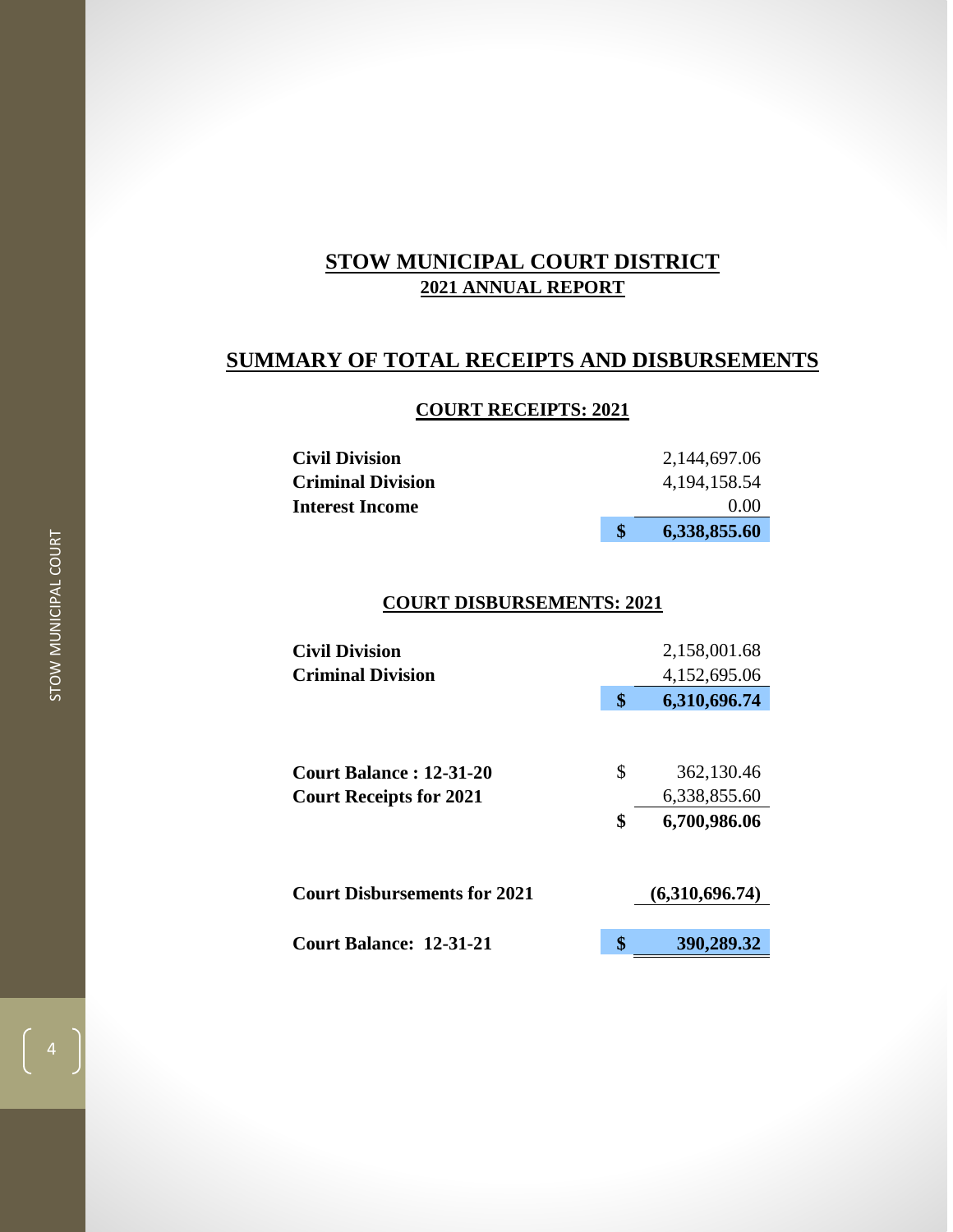## **CASES FILED BY COMMUNITY**

| <b>COMMUNITY</b>                              | <b>TRAFFIC</b> | <b>CRIMINAL</b> | <b>CIVIL</b> | <b>TOTAL</b> | <b>PERCENTAGE</b> |
|-----------------------------------------------|----------------|-----------------|--------------|--------------|-------------------|
| <b>CITIES:</b>                                |                |                 |              |              |                   |
| <b>Cuyahoga Falls</b>                         | 1,239          | 1,283           | 1,091        | 3,613        | 22.61%            |
| Hudson                                        | 658            | 89              | 128          | 875          | 5.47%             |
| Macedonia                                     | 107            | 244             | 209          | 560          | 3.50%             |
| <b>Munroe Falls</b>                           | 31             | 58              | 58           | 147          | 0.92%             |
| <b>Stow</b>                                   | 1,791          | 788             | 495          | 3,074        | 19.23%            |
| <b>Tallmadge</b>                              | 213            | 494             | 464          | 1,171        | 7.33%             |
| Twinsburg                                     | 597            | 184             | 362          | 1,143        | 7.15%             |
|                                               |                |                 |              |              |                   |
| <b>Boston Heights</b>                         | 19             | 35              | 10           | 64           | 0.40%             |
| <b>Northfield</b>                             | 21             | 86              | 263          | 370          | 2.32%             |
| Peninsula                                     | 535            | $\overline{7}$  | 72           | 614          | 3.84%             |
| <b>Reminderville</b>                          | 95             | 20              | 74           | 189          | 1.18%             |
| <b>Silver Lake</b>                            | 1,496          | 47              | 20           | 1,563        | 9.78%             |
|                                               |                |                 |              |              |                   |
| <b>Township, County</b><br>and State Agencies | 2,291          | 243             | 65           | 2,599        | 16.25%            |
| <b>TOTAL</b>                                  | 9,093          | 3,578           | 3,311        | 15,982       | 100.00%           |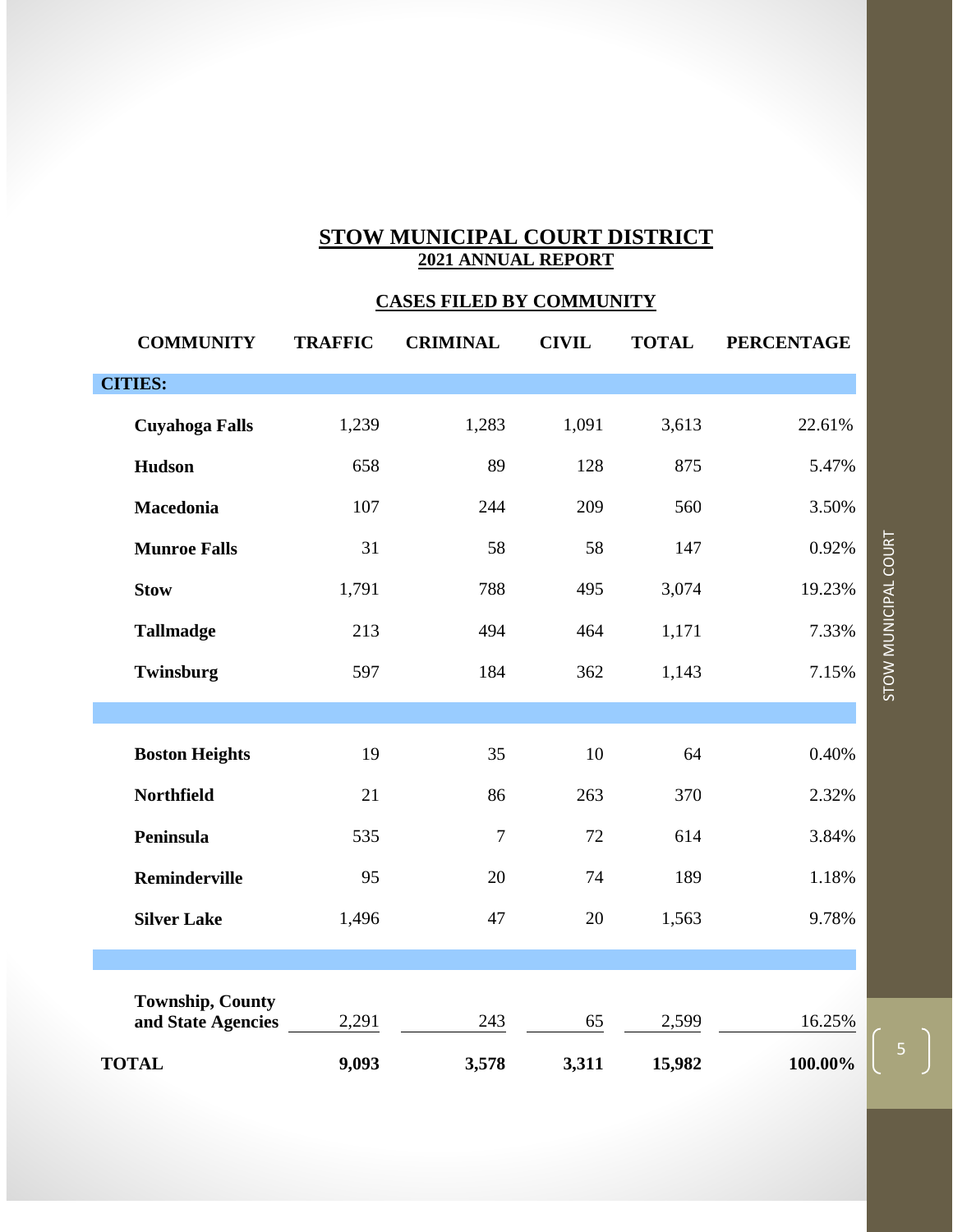## **CIVIL DIVISION ACTIVITY**

| <b>MONTH</b>                                |               | <b>RECEIPTS</b> | <b>DISBURSEMENTS</b> |
|---------------------------------------------|---------------|-----------------|----------------------|
| <b>January</b>                              | \$            | 180,779.92      | 184,308.21           |
| <b>February</b>                             |               | 185,353.30      | 135,577.53           |
| <b>March</b>                                |               | 187,379.07      | 190,398.75           |
| April                                       |               | 159,416.72      | 188,303.76           |
| <b>May</b>                                  |               | 188,338.35      | 159,417.45           |
| June                                        |               | 198,105.55      | 206,810.62           |
| July                                        |               | 199,146.33      | 175,231.34           |
| <b>August</b>                               |               | 172,510.38      | 221,898.14           |
| <b>September</b>                            |               | 134,087.43      | 140,771.88           |
| <b>October</b>                              |               | 212,772.53      | 195,791.63           |
| <b>November</b>                             |               | 123,340.75      | 158, 121.76          |
| <b>December</b>                             |               | 203,466.73      | 201,370.61           |
|                                             |               |                 |                      |
|                                             | $\mathbf{\$}$ | 2,144,697.06    | \$<br>2,158,001.68   |
| <b>Civil Account Balance: 12-31-20</b>      |               |                 | \$<br>84,213.04      |
| <b>Civil Account Receipts for 2021</b>      |               |                 | 2,144,697.06         |
|                                             |               |                 | \$<br>2,228,910.10   |
| <b>Civil Account Disbursements for 2021</b> |               |                 | (2,158,001.68)       |
| <b>Civil Account Balance: 12-31-21</b>      |               |                 | \$<br>70,908.42      |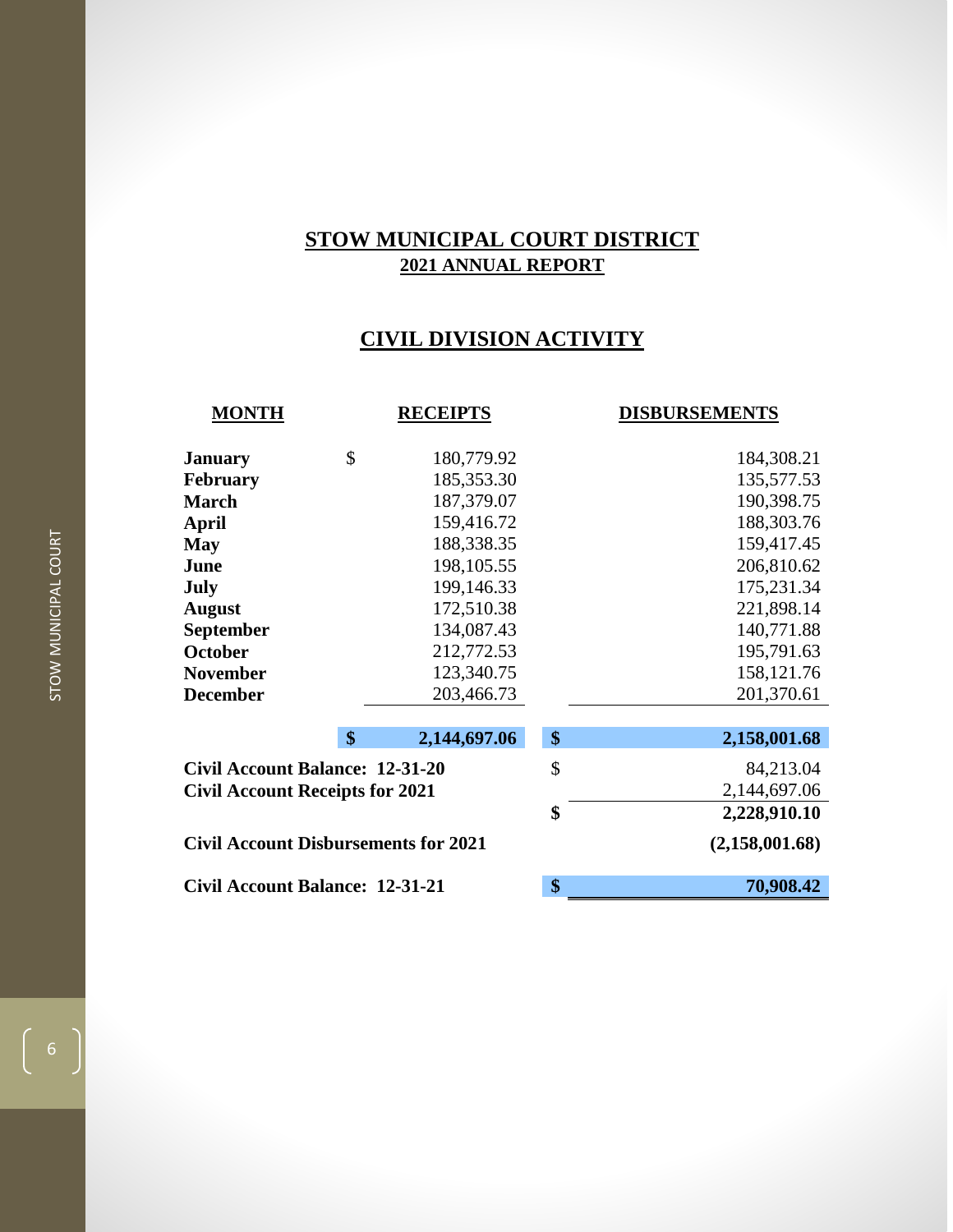#### **2021 ANNUAL REPORT**

#### **CIVIL DIVISION: RECEIPT BREAKDOWN January 2021 – June 2021**

| Government Agency                 | January          | February   | March      | April      | May        | June        |
|-----------------------------------|------------------|------------|------------|------------|------------|-------------|
|                                   | \$               | \$         | \$         | \$         | \$         | \$          |
| <b>Clerk and Bailiff Fees</b>     | 47,712.45        | 68,476.32  | 69,237.72  | 53,330.05  | 70,364.61  | 66,609.73   |
| Legal News for Bailiff Sale (ALN) | 2,730.00         | 4,290.00   | 3,588.00   | 2,548.00   | 4,108.00   | 3,549.00    |
| State of Ohio Legal Aid Societies | 5,525.19         | 8,886.24   | 7,496.28   | 5,437.08   | 8,547.66   | 7,527.96    |
| Computer Fees (CRT)               | 1,382.00         | 1,226.00   | 954.00     | 711.00     | 1,068.00   | 966.00      |
| Computer Fees (CLK)               | 862.00           | 3,174.00   | 2,33800    | 1,655.00   | 2,492.00   | 2,254.00    |
| <b>Special Project Fees</b>       | 5,630.00         | 9,245.00   | 7,945.00   | 5,920.00   | 8,900.00   | 8,050.00    |
| Poundage                          | 2,105.63         | 1,538.66   | 1,673.08   | 1,525.84   | 1,628.59   | 2,003.54    |
| Credit Card Fees - First Data     | 2,192.83         | 3,305.45   | 3,146.50   | 2,264.80   | 3,293.89   | 2,830.13    |
| Invoice Fee First Data            | 2,099.56         | 2,192.83   | 3,305.45   | 3,146.50   | 2,264.80   | 3,293.89    |
| Deposits for Jury                 | 400.00           | 400.00     | 400.00     | 0.00       | 400.00     | 400.00      |
| <b>Bank Fees</b>                  | 1.00             | 0.00       | 0.00       | 0.00       | 0.00       | 1.00        |
| Notary and Appraiser Fees         | 0.00             | 0.00       | 0.00       | 0.00       | 0.00       | 0.00        |
| Security for Cost                 | 0.00             | 0.00       | 0.00       | 0.00       | 0.00       | 0.00        |
| Judgments (Non-Garn)              | 5.103.77         | 5.270.26   | 3.203.55   | 7.853.87   | 4.543.68   | 823.69      |
| Judgments                         | 102,127.61       | 74,347.60  | 80,686.49  | 74,759.58  | 79,452.12  | 97,001.47   |
| <b>Witness Fees</b>               | 0.00             | 12.63      | 0.00       | 0.00       | 0.00       | 0.00        |
| <b>Sheriff Fees</b>               | 0.00             | 0.00       | 0.00       | 35.00      | 0.00       | 0.00        |
| Landlord/Tenant Filing Fees       | 0.00             | 0.00       | 0.00       | 0.00       | 0.00       | 0.00        |
| <b>Bonds</b>                      | 0.00             | 0.00       | 0.00       | 0.00       | 0.00       | 0.00        |
| Bonds 10% Fee                     | 0.00             | 0.00       | 0.00       | 0.00       | 0.00       | 0.00        |
| Rent/Escrow for Landlord Tenant   | 2,123.00         | 2,123.00   | 2,630.00   | 0.00       | 700.00     | 2,450.14    |
| Refund/Overpay                    | 190.00           | 865.31     | 775.00     | 230.00     | 575.00     | 345.00      |
| Sec. State Process Server         | 0.00             | 0.00       | 0.00       | 0.00       | 0.00       | 0.00        |
| Trusteeship AR Payables           | 594.88           | 0.00       | 0.00       | 0.00       | 0.00       | 0.00        |
| Trusteeship Pay                   | 594.88           | 0.00       | 0.00       | 0.00       | 0.00       | 0.00        |
| Warrants                          | 0.00             | 0.00       | 0.00       | 0.00       | 0.00       | 0.00        |
| Warrants (SP01)                   | 0.00             | 0.00       | 0.00       | 0.00       | 0.00       | 0.00        |
| Non-Negot Checks                  | 0.00             | 0.00       | 0.00       | 0.00       | 0.00       | 0.00        |
| Miscellaneous                     | 0.00             | 0.00       | 0.00       | 0.00       | 0.00       | 0.00        |
| Total:                            | \$<br>181,374.80 | 185,353.30 | 187,379.07 | 159,416.72 | 188,338.35 | 198, 105.55 |
| <b>Applied Distribution:</b>      |                  |            |            |            |            |             |
| <b>Trusteeship AR Payables</b>    | (594.88)         | 0.00       | 0.00       | 0.00       | 0.00       | 0.00        |
| <b>Grand Total:</b>               | 180,779.92       | 185,353.30 | 187,379.07 | 159,416.72 | 188,338.35 | 198,105.55  |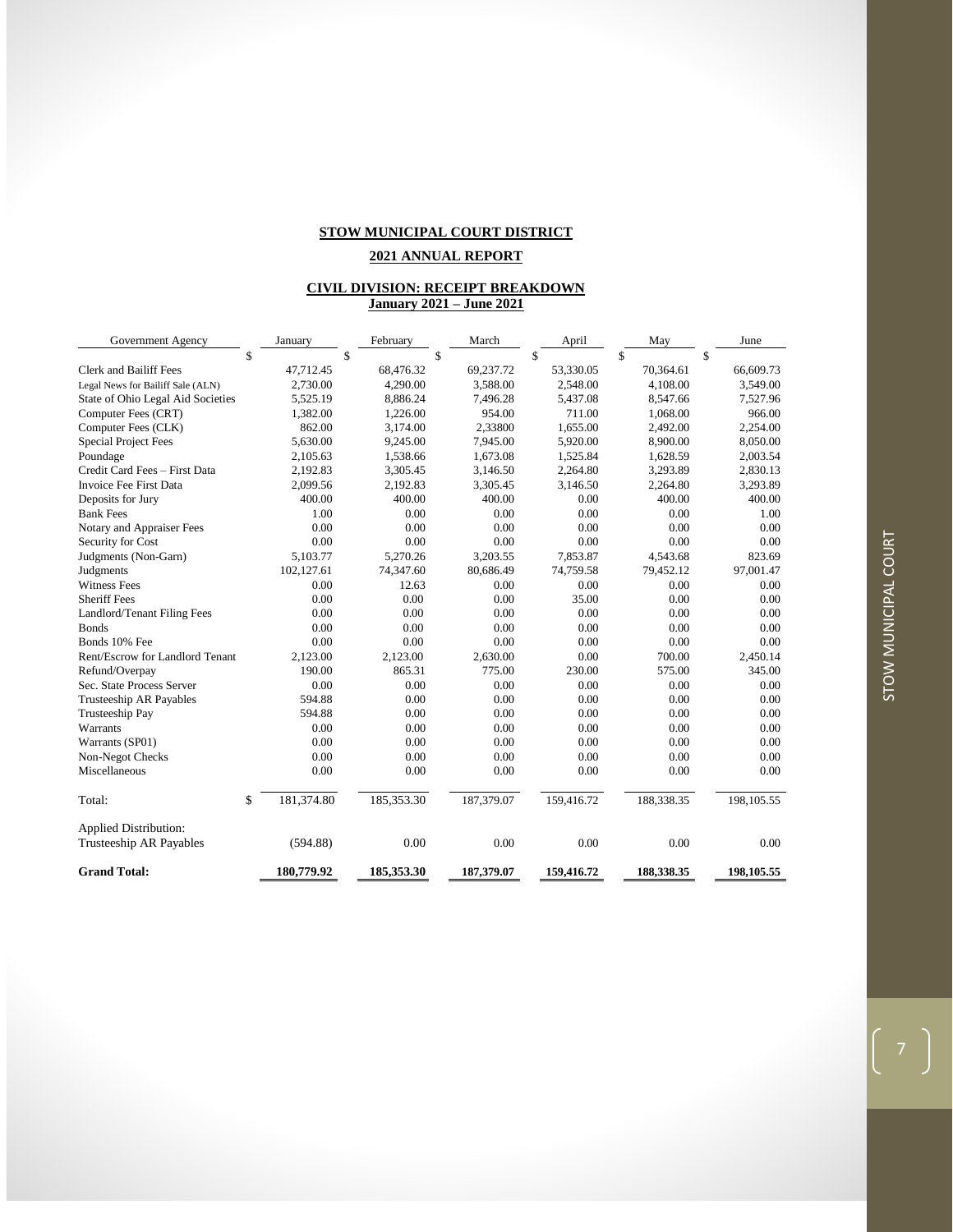#### **2021 ANNUAL REPORT**

#### **CIVIL DIVISION: RECEIPT BREAKDOWN July 2021 – December 2021**

| Government Agency                                       | July       | August     | September  | October    | November   | December   | 2020 Totals  |
|---------------------------------------------------------|------------|------------|------------|------------|------------|------------|--------------|
| \$                                                      |            | \$         | \$         | \$         | \$         | \$         |              |
| <b>Clerk and Bailiff Fees</b>                           | 65.976.56  | 52,969.64  | 48.594.09  | 67.913.77  | 44.908.12  | 49.697.22  | 705,790.28   |
| Legal News for Bailiff Sale (ALN)                       | 3,575.00   | 2,444.00   | 2,483.00   | 3,003.00   | 2,197.300  | 1,755.00   | 36,270.00    |
| State of Ohio Legal Aid Societies                       | 7,557.66   | 5,013.36   | 5.526.18   | 6.348.87   | 4.763.88   | 3.910.50   | 76,540.86    |
| Computer Fees (CRT)                                     | 975.00     | 627.00     | 750.00     | 816.00     | 627.00     | 543.00     | 10,645.00    |
| Computer Fees (CLK)                                     | 2.267.00   | 1,451.00   | 1.750.00   | 1.900.00   | 1,459.00   | 1.267.00   | 22,869.00    |
| <b>Special Project Fees</b>                             | 8,115.00   | 5,210.00   | 6,250.00   | 6,795.00   | 5,220.00   | 4,525.00   | 81,805.00    |
| Poundage                                                | 1,992.29   | 1,687.06   | 1,140.26   | 2,301.91   | 988.29     | 2,615.90   | 21,201.05    |
| Credit Card Fees - First Data                           | 2,958.46   | 2,132.92   | 2,299.83   | 2,594.90   | 1,975.88   | 1,650.21   | 30,645.80    |
| Invoice Fee First Data                                  | 2,830.13   | 2,958.46   | 2,132.92   | 2,299.83   | 2,594.90   | 1,975.88   | 31,095.15    |
| Deposits for Jury                                       | 0.00       | 0.00       | 0.00       | 0.00       | 800.00     | 0.00       | 2,800.00     |
| <b>Bank Fees</b>                                        | 0.00       | 0.00       | 3.00       | 1.00       | 1.00       | 0.00       | 7.00         |
| Notary and Appraiser Fees                               | 0.00       | 0.00       | 0.00       | 0.00       | 0.00       | 0.00       | 0.00         |
| Security for Cost                                       | 0.00       | 0.00       | 0.00       | 0.00       | 0.00       | 0.00       | 0.00         |
| Judgments (Non-Garn)                                    | 3,210.35   | 14,606.44  | 5,376.56   | 4,404.67   | 9,111.76   | 5,986.98   | 69,495.58    |
| Judgments                                               | 95,983.88  | 82,319.40  | 55,867.63  | 112,119.86 | 48,428.92  | 127,349.90 | 1,030,444.46 |
| <b>Witness Fees</b>                                     | 0.00       | 0.00       | 0.00       | 0.00       | 0.00       | 0.00       | 12.63        |
| <b>Sheriff Fees</b>                                     | 0.00       | 35.00      | 31.00      | 35.00      | 35.00      | 70.00      | 241.00       |
| Landlord/Tenant Filing Fees                             | 0.00       | 0.00       | 0.00       | 0.00       | 0.00       | 0.00       | 0.00         |
| <b>Bonds</b>                                            | 0.00       | 0.00       | 0.00       | 0.00       | 0.00       | 0.00       | 0.00         |
| Bonds 10% Fee                                           | 0.00       | 0.00       | 0.00       | 0.00       | 0.00       | 0.00       | 0.00         |
| Rent/Escrow for Landlord Tenant                         | 3,330.00   | 828.10     | 0.00       | 1,380.00   | 0.00       | 1,700.00   | 17,264.24    |
| Refund/Overpay                                          | 375.00     | 230.00     | 1,882.96   | 858.72     | 230.00     | 420.14     | 6,977.13     |
| Sec. State Process Server                               | 0.00       | 0.00       | 0.00       | 0.00       | 0.00       | 0.00       | 0.00         |
| Trusteeship AR Payables                                 | 0.00       | 0.00       | 0.00       | 0.00       | 0.00       | 0.00       | 594.88       |
| Trusteeship Pay                                         | 0.00       | 0.00       | 0.00       | 0.00       | 0.00       | 0.00       | 594.88       |
| Warrants                                                | 0.00       | 0.00       | 0.00       | 0.00       | 0.00       | 0.00       | 0.00         |
| Warrants (SP01)                                         | 0.00       | 0.00       | 0.00       | 0.00       | 0.00       | 0.00       | 0.00         |
| Non-Negot Checks                                        | 0.00       | 0.00       | 0.00       | 0.00       | 0.00       | 0.00       | 0.00         |
| Miscellaneous                                           | 0.00       | 0.00       | 0.00       | 0.00       | 0.00       | 0.00       | 0.00         |
| Total:                                                  | 199,146.33 | 172,512.38 | 134,087.43 | 212,772.53 | 123,340.75 | 203,466.73 | 2,145,293.94 |
| <b>Applied Distribution:</b><br>Trusteeship AR Payables | 0.00       | 0.00       | 0.00       | 0.00       | 0.00       | 0.00       | (594.88)     |
|                                                         |            |            |            |            |            |            |              |
| <b>Grand Total:</b>                                     | 199,146.33 | 172,512.38 | 134,087.43 | 212,772.53 | 123,340.75 | 203,466.73 | 2.144.699.06 |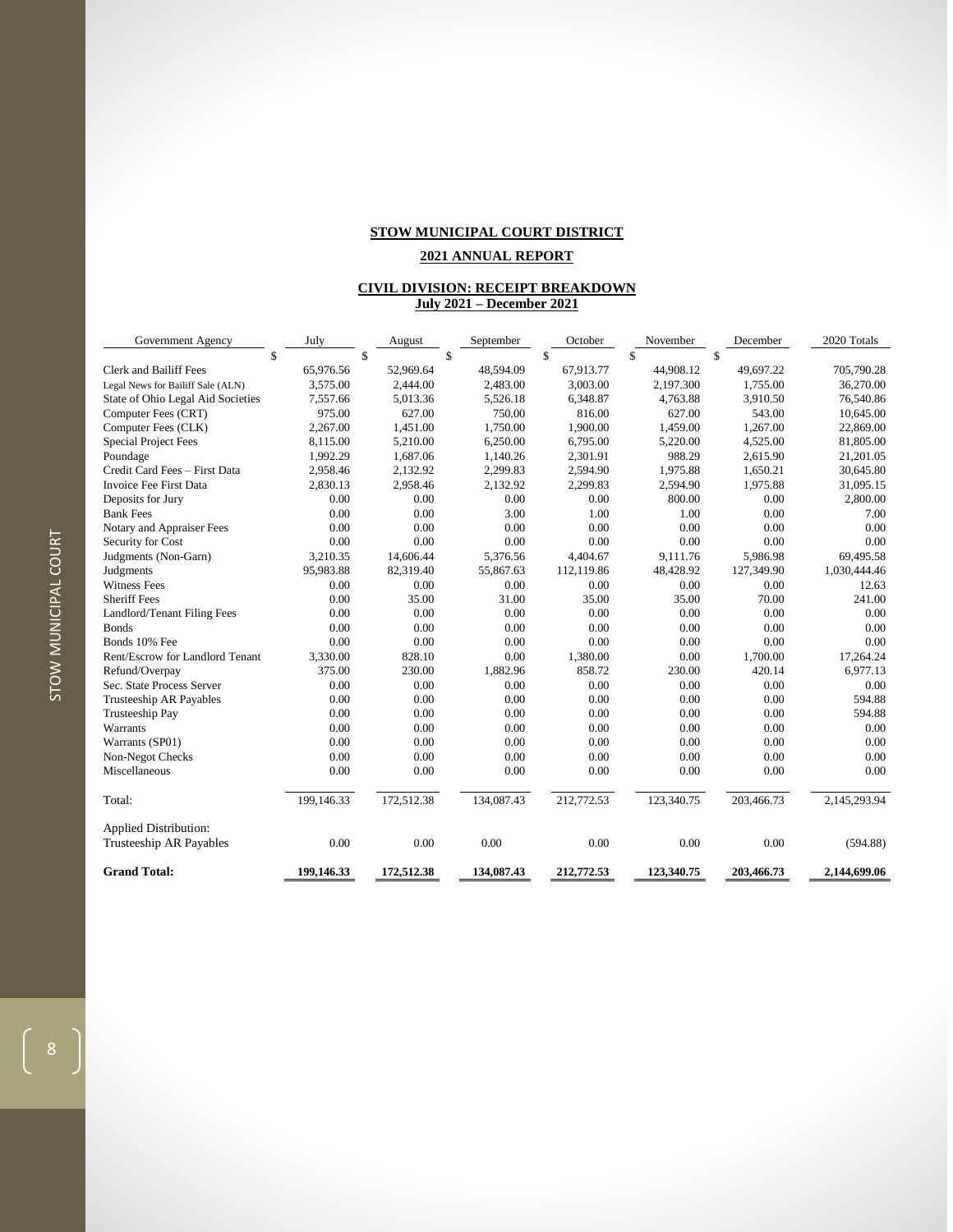#### **2021 ANNUAL REPORT**

#### **CIVIL DIVISION: DISBURSEMENT BREAKDOWN January 2021 – June 2021**

| Government Agency                 | January          | February   | March      | April      | May        | June       |
|-----------------------------------|------------------|------------|------------|------------|------------|------------|
|                                   | \$<br>\$         |            | \$         | \$         | \$         | \$         |
| Clerk and Bailiff Fees            | 48.883.79        | 48,170.01  | 68.018.76  | 69,372.72  | 53,195.05  | 70,364.61  |
| Legal News for Bailiff Sale (ALN) | 2.951.00         | 2,730.00   | 4,290.00   | 3.588.00   | 2.548.00   | 4,108.00   |
| State of Ohio Legal Aid Societies | 6,137.01         | 5,525.19   | 8,886.24   | 7,496.28   | 5,437.08   | 8,547.66   |
| Computer Fees (CRT)               | 765.00           | 2,086.00   | 638.00     | 838.00     | 711.00     | 1,068.00   |
| Computer Fees (CLK)               | 765.00           | 862.00     | 3.174.00   | 2.338.00   | 1.655.00   | 2,492.00   |
| <b>Special Project Fees</b>       | 5,100.00         | 5,630.00   | 9,245.00   | 7,945.00   | 5,920.00   | 8,900.00   |
| Poundage                          | 1.167.74         | 2,105.63   | 1,538.66   | 1.673.08   | 1,525.84   | 1,628.59   |
| Credit Card Fees - First Data     | 2.099.56         | 2.192.83   | 3.305.45   | 3.146.50   | 2.264.80   | 3,293.89   |
| Invoice Fee First Data            | 2,144.68         | 0.00       | 5,549.87   | 3,047.75   | 2,266.68   | 3,348.36   |
| Deposits for Jury                 | 0.00             | 0.00       | 0.00       | 400.00     | 1.200.00   | 0.00       |
| <b>Bank Fees</b>                  | 1.00             | 0.00       | 0.00       | 0.00       | 0.00       | 0.00       |
| Notary and Appraiser Fees         | 0.00             | 0.00       | 0.00       | 0.00       | 0.00       | 0.00       |
| Security for Cost                 | 0.00             | 0.00       | 0.00       | 0.00       | 0.00       | 0.00       |
| Judgments (Non-Garn)              | 5,103.77         | 2,120.29   | 3,570.41   | 10.636.98  | 4,543.68   | 823.69     |
| Judgments                         | 101,219.78       | 63,850.258 | 81,232.05  | 77.131.45  | 77.792.69  | 100,124.82 |
| <b>Witness Fees</b>               | 0.00             | 0.00       | 0.00       | 0.00       | 12.63      | 0.00       |
| <b>Sheriff Fees</b>               | 0.00             | 0.00       | 0.00       | 0.00       | 0.00       | 35.00      |
| Landlord/Tenant Filing Fees       | 0.00             | 0.00       | 0.00       | 0.00       | 0.00       | 0.00       |
| <b>Bonds</b>                      | 0.00             | 0.00       | 0.00       | 0.00       | 0.00       | 0.00       |
| Bonds 10% Fee                     | 0.00             | 0.00       | 0.00       | 0.00       | 0.00       | 0.00       |
| Rent/Escrow for Landlord Tenant   | 5,020.00         | 0.00       | 0.00       | 0.00       | 0.00       | 1,616.00   |
| Refund/Overpay                    | 1,035.00         | 305.00     | 950.31     | 690.00     | 345.00     | 460.00     |
| Sec. State Process Server         | 0.00             | 0.00       | 0.00       | 0.00       | 0.00       | 0.00       |
| Trusteeship Fee                   | 0.00             | 0.00       | 0.00       | 0.00       | 0.00       | 0.00       |
| Trusteeship AR Payable            | 1,914.88         | 0.00       | 0.00       | 0.00       | 0.00       | 0.00       |
| Trusteeship Pay                   | 0.00             | 0.00       | 0.00       | 0.00       | 0.00       | 0.00       |
| Warrants                          | 0.00             | 0.00       | 0.00       | 0.00       | 0.00       | 0.00       |
| Warrants (SP01)                   | 0.00             | 0.00       | 0.00       | 0.00       | 0.00       | 0.00       |
| Non-Negot Checks                  | 0.00             | 0.00       | 0.00       | 0.00       | 0.00       | 0.00       |
| Miscellaneous                     | 0.00             | 0.00       | 0.00       | 0.00       | 0.00       | 0.00       |
| <b>Total:</b>                     | \$<br>184,308.21 | 135,577.53 | 190,398.75 | 188,303.76 | 159,417.45 | 206,810.62 |

 $\left(\begin{array}{c} 9 \end{array}\right)$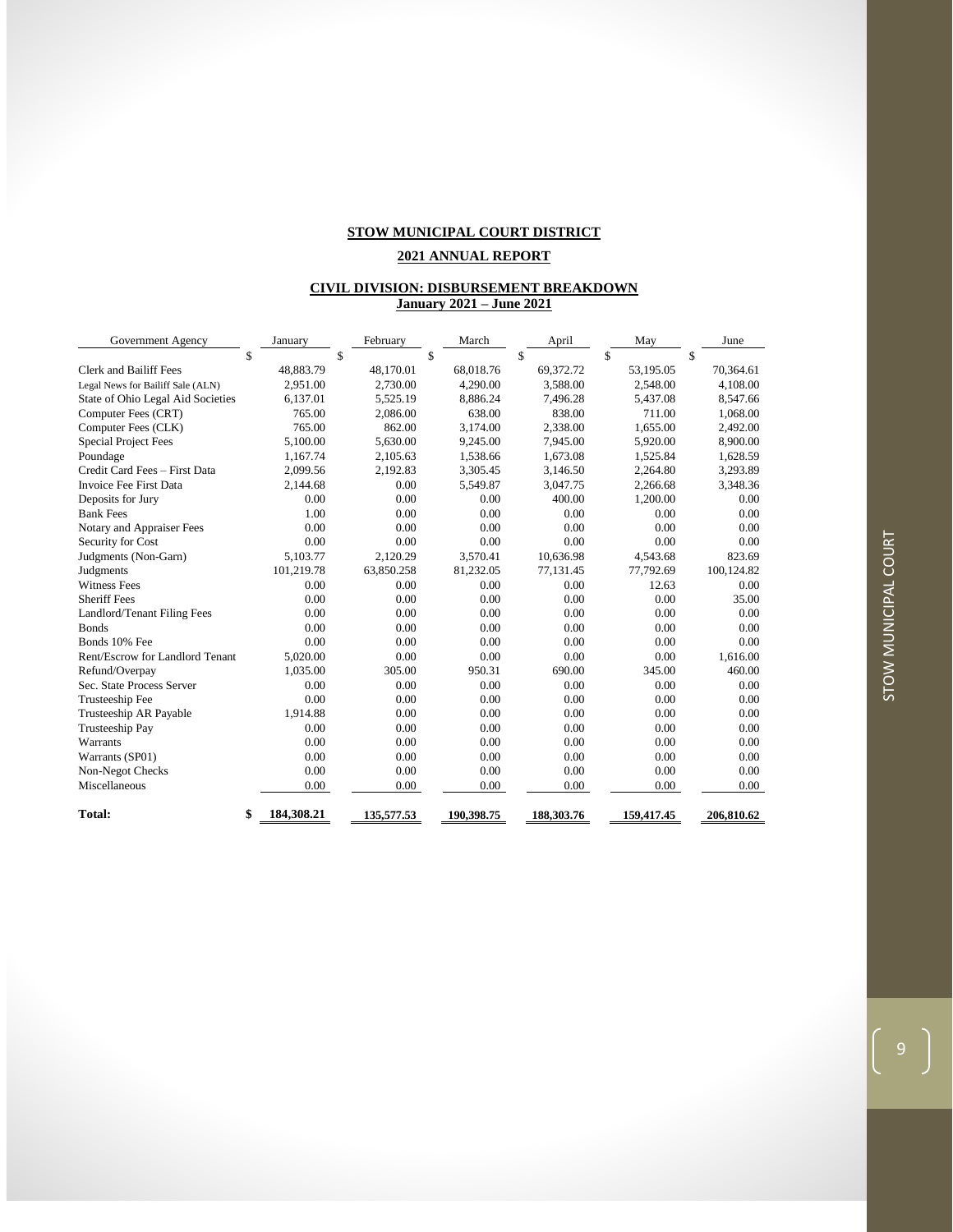## **2021 ANNUAL REPORT**

#### **CIVIL DIVISION: DISBURSEMENT BREAKDOWN July 2021 – December 2021**

| Government Agency                 | July             | August     | September  | October      | November   | December   | 2020 Totals  |
|-----------------------------------|------------------|------------|------------|--------------|------------|------------|--------------|
|                                   | \$               | \$         | \$         | \$           | \$         | \$         | \$           |
| <b>Clerk and Bailiff Fees</b>     | 66.609.73        | 66,090.16  | 52.856.04  | 48,644.09    | 67,863.77  | 44.908.12  | 704,976.85   |
| Legal News for Bailiff Sale (ALN) | 3,549.00         | 3,575.00   | 2,444.00   | 2,483.00     | 3,003.00   | 2,197.00   | 37,466.00    |
| State of Ohio Legal Aid Societies | 7,527.96         | 7,557.66   | 5,013.36   | 5,526.18     | 6,348.87   | 4,763.88   | 78,7697.37   |
| Computer Fees (CRT)               | 966.00           | 975.00     | 627.00     | 750.00       | 816.00     | 627.00     | 10,867.00    |
| Computer Fees (CLK)               | 2.254.00         | 2,267.00   | 1,451.00   | 1.750.00     | 1.900.00   | 1,459.00   | 22,367.00    |
| <b>Special Project Fees</b>       | 8,050.00         | 8,115.00   | 5,210.00   | 6,250.00     | 6,795.00   | 5,220.00   | 82,380.00    |
| Poundage                          | 2,003.54         | 1,992.29   | 1.687.06   | 1,140.26     | 2,301.91   | 988.29     | 19,752.89    |
| Credit Card Fees - First Data     | 2.830.13         | 2.958.46   | 2.132.92   | 2.299.83     | 2.594.90   | 1.975.88   | 31,095.15    |
| Invoice Fee First Data            | 2,775.59         | 3,022.68   | 2,063.51   | 2,290.11     | 2,727.26   | 1,843.45   | 31,079.94    |
| Deposits for Jury                 | 800.00           | 0.00       | 0.00       | 400.00       | 0.00       | 0.00       | 2,800.00     |
| <b>Bank Fees</b>                  | 0.00             | 1.00       | 1.00       | 2.00         | 0.00       | 2.00       | 7.00         |
| Notary and Appraiser Fees         | 0.00             | 0.00       | 0.00       | 0.00         | 0.00       | 0.00       | 0.00         |
| Security for Cost                 | 0.00             | 0.00       | 0.00       | 0.00         | 0.00       | 0.00       | 0.00         |
| Judgments (Non-Garn)              | 2.643.70         | 15.171.09  | 4.086.68   | 2.856.92     | 11.949.39  | 5,986.98   | 69.493.58    |
| Judgments                         | 74.731.69        | 96,730.09  | 58,675.72  | 120,107.04   | 50,961.66  | 130,193.87 | 1,032,751.44 |
| <b>Witness Fees</b>               | 0.00             | 0.00       | 0.00       | 0.00         | 0.00       | 0.00       | 12.63        |
| <b>Sheriff Fees</b>               | 0.00             | 0.00       | 66.00      | 0.00         | 0.00       | 35.00      | 136.00       |
| Landlord/Tenant Filing Fees       | 0.00             | 0.00       | 0.00       | 0.00         | 0.00       | 0.00       | 0.00         |
| <b>Bonds</b>                      | 0.00             | 0.00       | 0.00       | 0.00         | 0.00       | 0.00       | 0.00         |
| Bonds 10% Fee                     | 0.00             | 0.00       | 0.00       | 0.00         | 0.00       | 0.00       | 0.00         |
| Rent/Escrow for Landlord Tenant   | 0.00             | 13,212.71  | 3.008.11   | 0.00         | 630.00     | 750.00     | 24,236.82    |
| Refund/Overpay                    | 490.00           | 230.00     | 1.449.48   | 1.292.20     | 230.00     | 420.14     | 7.897.13     |
| Sec. State Process Server         | 0.00             | 0.00       | 0.00       | 0.00         | 0.00       | 0.00       | 0.00         |
| Trusteeship Fee                   | 0.00             | 0.00       | 0.00       | 0.00         | 0.00       | 0.00       | 0.00         |
| Trusteeship AR Payable            | 0.00             | 0.00       | 0.00       | 0.00         | 0.00       | 0.00       | 1,914.88     |
| Trusteeship Pay                   | 0.00             | 0.00       | 0.00       | 0.00         | 0.00       | 0.00       | 0.00         |
| Warrants                          | 0.00             | 0.00       | 0.00       | 0.00         | 0.00       | 0.00       | 0.00         |
| Warrants (SP01)                   | 0.00             | 0.00       | 0.00       | 0.00         | 0.00       | 0.00       | 0.00         |
| Non-Negot Checks                  | 0.00             | 0.00       | 0.00       | 0.00         | 0.00       | 0.00       | 0.00         |
| Miscellaneous                     |                  |            |            |              |            |            |              |
| Total:                            | \$<br>175,231.34 | 221,898.14 | 140,771.88 | 147, 147. 54 | 158,121.76 | 201,370.61 | 2,158,101.68 |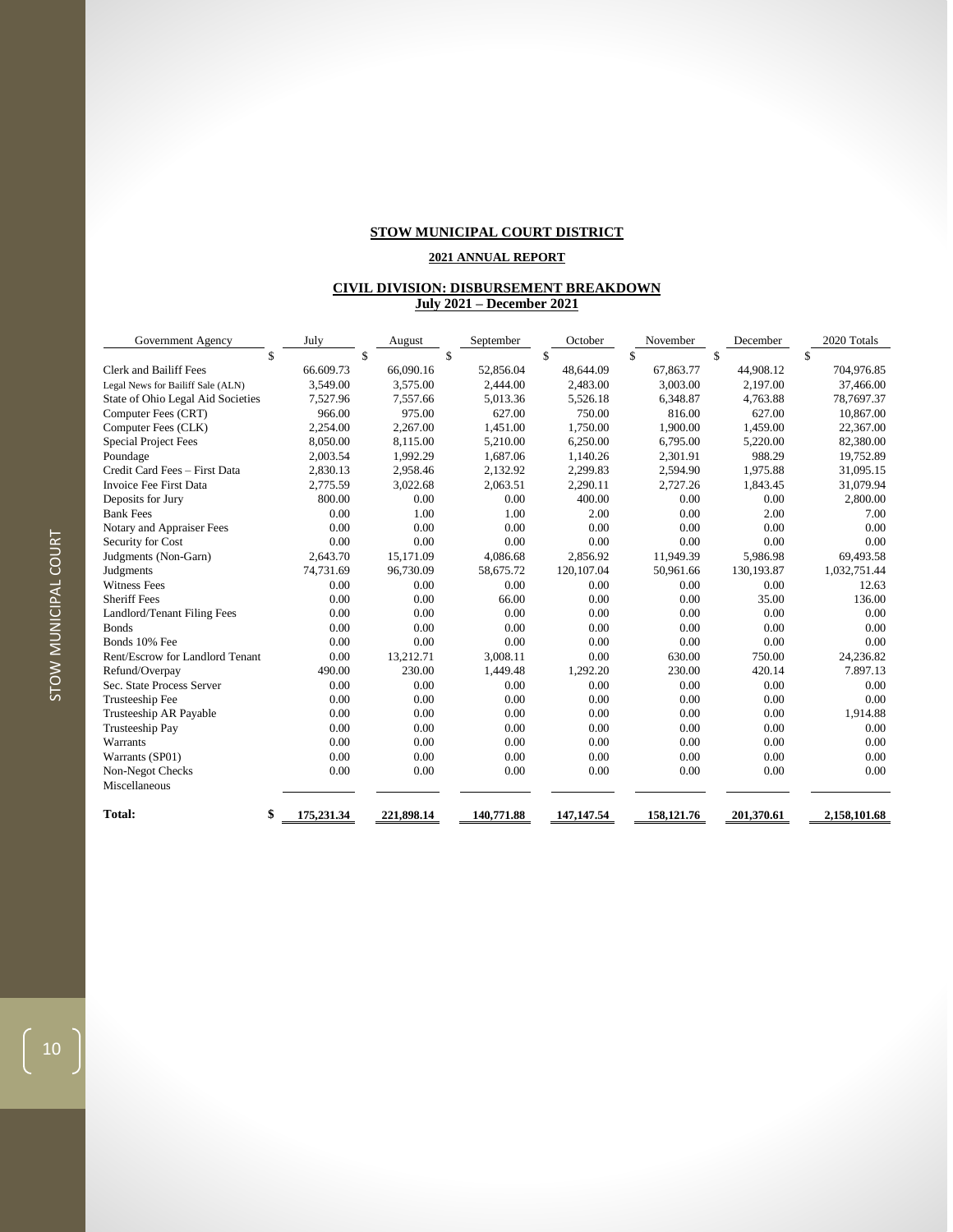## **CRIMINAL DIVISION ACTIVITY**

| <b>MONTH</b>                                   |    | <b>RECEIPTS</b> | <b>DISBURSEMENTS</b> |                 |  |  |
|------------------------------------------------|----|-----------------|----------------------|-----------------|--|--|
| <b>January</b>                                 | \$ | 280,690.75      | \$                   | 249,237.24      |  |  |
| February                                       |    | 303,514.87      |                      | 289,790.54      |  |  |
| <b>March</b>                                   |    | 562,434.68      |                      | 322,962.14      |  |  |
| <b>April</b>                                   |    | 409,843.27      |                      | 557,990.64      |  |  |
| <b>May</b>                                     |    | 328,910.72      |                      | 394,579.05      |  |  |
| June                                           |    | 356,238.80      |                      | 349,704.27      |  |  |
| July                                           |    | 359,908.23      |                      | 335,906.75      |  |  |
| <b>August</b>                                  |    | 373,164.79      |                      | 359,297.77      |  |  |
| <b>September</b>                               |    | 329,143.57      |                      | 372,058.78      |  |  |
| <b>October</b>                                 |    | 297,257.94      |                      | 334,468.76      |  |  |
| <b>November</b>                                |    | 298,938.69      |                      | 289,439.43      |  |  |
| <b>December</b>                                |    | 294,112.23      |                      | 297,259.69      |  |  |
|                                                |    |                 |                      |                 |  |  |
|                                                | \$ | 4,194,158.54    | \$                   | 4,152,695.06    |  |  |
|                                                |    |                 |                      |                 |  |  |
| <b>Criminal Account Balance: 12-31-20</b>      |    |                 | \$                   | 277,917.42      |  |  |
| <b>Criminal Account Receipts for 2021</b>      |    |                 |                      | 4, 194, 158. 54 |  |  |
| <b>Criminal Account Interest: 2021</b>         |    |                 |                      | 0.00            |  |  |
|                                                |    |                 | \$                   | 4,472,075.96    |  |  |
| <b>Criminal Account Disbursements for 2021</b> |    |                 |                      | (4,152,695.06)  |  |  |
| <b>Criminal Account Balance: 12-31-21</b>      | \$ | 319,380.90      |                      |                 |  |  |

 $\Big( 11 \Big)$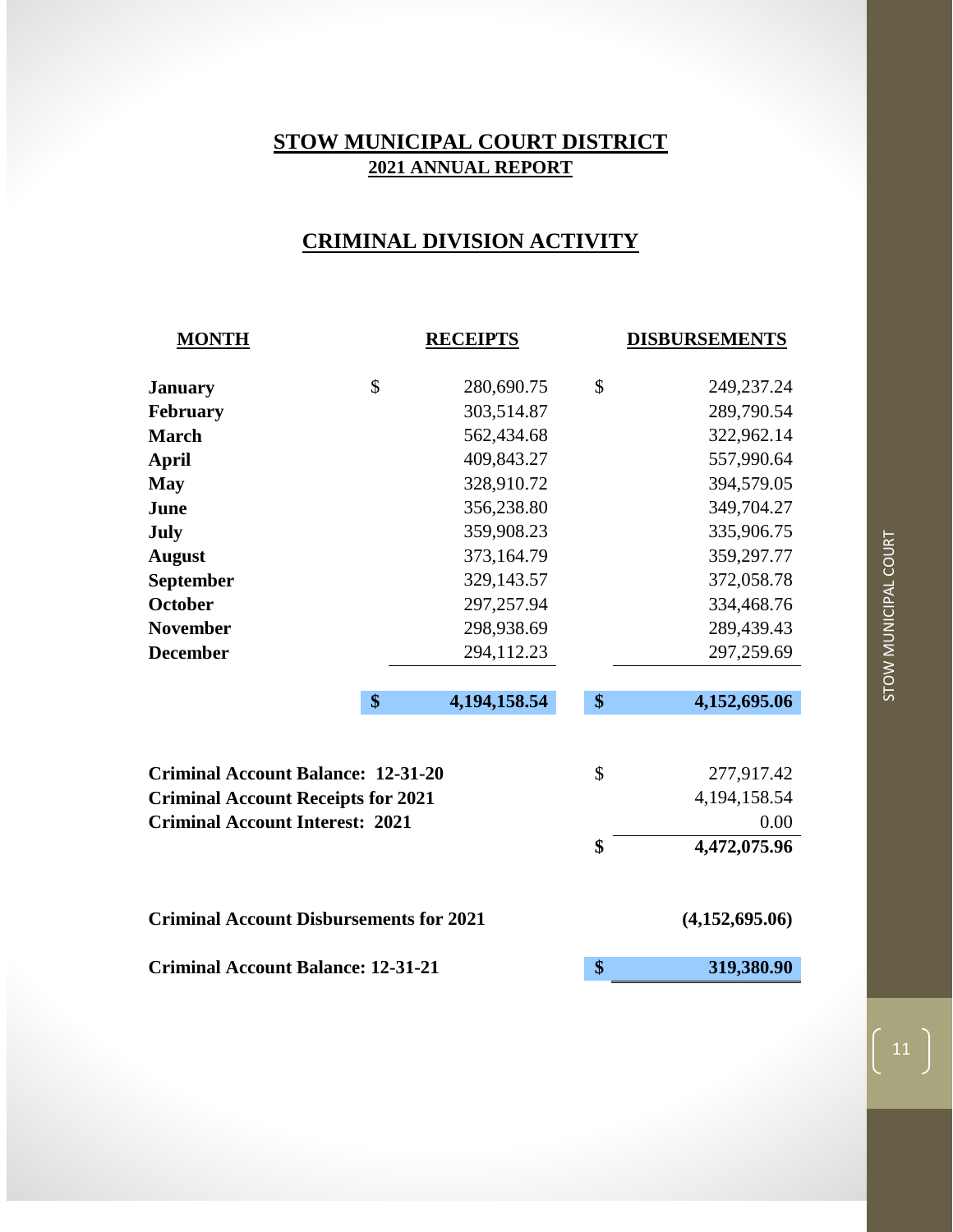## **CRIMINAL DIVISION: RECEIPT BREAKDOWN January 2021- June 2021**

| Government Agency                                                           | January            | February             | March                | April              | May                  | June                 |
|-----------------------------------------------------------------------------|--------------------|----------------------|----------------------|--------------------|----------------------|----------------------|
| <b>State Patrol</b>                                                         | \$<br>1,569.00     | \$<br>1,774.50       | \$<br>2,138.10       | S<br>2,641.45      | \$<br>2,760.00       | \$<br>2,702.00       |
| Victims of Crime                                                            | 4,214.00           | 5,002.00             | 9,055.32             | 6,322.90           | 5,395.32             | 6,663.80             |
|                                                                             | 0.00               | 15.00                | 112.00               | 45.00              | 26.00                | 30.00                |
| <b>Public Defenders</b>                                                     | 9,729.80           | 11,385.74            | 20,633.99            | 14,476.38          | 12,231.70            | 15,208.38            |
| Indigent Defense Support Fund/Public Defenders (2949.091)                   | 193.00             | 248.00               | 1,165.35             | 401.65             | 450.00               | 452.20               |
| Indigent Defense Support Fund-Bond (2937.22)                                | 2,006.00           | 1,694.00             | 2,342.80             | 2,030.80           | 2,749.00             | 2,058.40             |
| Indigent Defense Support Fund (SB 209)                                      | 1,345.83           | 1,501.77             | 2,666.02             | 1,951.93           | 1,752.63             | 2,218.06             |
| Drug Law Enforcement Fund (HB 562)                                          | 43.67              | 48.73                | 86.68                | 63.47              | 56.87                | 71.94                |
| Criminal Justice Program Services Fund (HB 562)                             | 1,985.00           | 2,215.00             | 3,938.32             | 2,882.10           | 2,580.80             | 3,271.40             |
| Indigent Defense Support Fund (HB 562)                                      | 95.00              |                      | 107.50               | 100.00             | 90.00                | 60.00                |
| State Highway Safety Fund (SB 17)                                           |                    | 75.00                |                      |                    |                      |                      |
| Expungements                                                                | 630.00             | 480.00               | 600.00               | 720.00             | 690.00               | 480.00               |
| Dept of Liquor Control                                                      | 0.00               | 0.00                 | 0.00                 | 0.00               | 0.00                 | 0.00                 |
| <b>Board of Pharmacy</b>                                                    | 1,497.50           | 2,196.50             | 5,006.50             | 3,365.80           | 1,183.10             | 3,662.83             |
| Dept of Natural Resources                                                   | 0.00               | 50.00                | 0.00                 | 0.00               | 0.00                 | 0.00                 |
| Ohio Dept. of Taxation                                                      | 0.00               | 200.00               | 0.00                 | 0.00               | 0.00                 | 0.00                 |
| Ohio Dept. of Health                                                        | 50.00              | 0.00                 | 0.00                 | 0.00               | 0.00                 | 0.00                 |
| Child Restraint                                                             | 0.00               | 0.00                 | 52.68                | 30.00              | 50.00                | 25.00                |
| <b>Seat Belt Violations</b>                                                 | 485.00             | 425.00               | 761.50               | 680.00             | 390.00               | 985.00               |
| <b>Summit County</b>                                                        | 27,730.80          | 30,659.93            | 58,562.84            | 40,471.16          | 33,514.05            | 33,418.36            |
| <b>OSP</b> County                                                           | 313.80             | 354.90               | 342.62               | 528.29             | 552.00               | 540.40               |
| Public Defender's App. Fee                                                  | 547.50             | 750.50               | 1,302.00             | 913.20             | 779.80               | 683.90               |
| Fines: Stow Ord.                                                            | 4,584.00           | 6,468.50             | 12,939.20            | 8,976.00           | 8,312.20             | 11,746.80            |
| Fines: State Patrol                                                         | 1,255.20           | 1,419.60             | 1,654.48             | 2,113.16           | 2,208.00             | 2,161.60             |
| Stow Costs: City & State Ord.                                               | 80,611.38          | 95,167.48            | 198,960.52           | 138,826.47         | 112,117.27           | 112,898.00           |
| City of Cuyahoga Falls                                                      | 1,516.00           | 1,525.00             | 4,395.66             | 3,542.91           | 3,979.28             | 2,484.00             |
| City of Hudson                                                              | 1,280.00           | 2,340.00             | 3,839.30             | 3,683.40           | 2,025.00             | 3,532.90             |
| City of Macedonia                                                           | 585.00             | 500.00               | 2,556.97             | 625.00             | 795.00               | 475.00               |
| City of Munroe Falls                                                        | 1,105.00           | 224.00               | 801.00               | 126.50             | 300.00               | 1,445.00             |
| City of Tallmadge                                                           | 400.00             | 710.00               | 3,761.50             | 2,359.56           | 2,497.00             | 1,429.00             |
| City of Twinsburg                                                           | 3,210.00           | 4,011.00             | 8,559.02             | 5,945.83           | 5,191.00             | 3,383.52             |
| Village of Boston Hts.                                                      | 65.10              | 0.00                 | 0.00                 | 0.00               | 0.00                 | 0.00                 |
| Village of Northfield                                                       | 0.00               | 0.00                 | 100.00               | 0.00               | 0.00                 | 0.00                 |
| Village of Peninsula                                                        | 3,059.00           | 3,640.00             | 4,501.00             | 3,345.00           | 2,995.00             | 3,502.37             |
|                                                                             | 185.00             | 295.00               | 1,088.03             | 300.00             | 475.00               | 500.00               |
| Village of Reminderville                                                    | 5,214.00           | 4,692.00             | 9,241.40             | 5,688.02           | 6,588.28             | 8,357.00             |
| Village of Silver Lake                                                      | 9,875.00           | 16,720.00            | 32,020.00            | 21,720.00          | 12,849.00            | 16,110.00            |
| Bond (combined with Crim. Acct. Feb. 2017)                                  |                    |                      |                      |                    |                      |                      |
| Bond Applied 10% Clerk's Fee ( eff 4/2018)                                  | (336.00)           | (582.00)             | (1,522.00)           | (973.00)<br>200.00 | (1,317.00)           | (851.90)             |
| Jury Fees                                                                   | 0.00               | 0.00                 | 380.00               |                    | 0.00                 | 0.00                 |
| Witness Fees                                                                | 0.00               | 0.00                 | 0.00                 | 12.00              | 12.00                | 6.00                 |
| <b>Sheriff Fees</b>                                                         | 166.50             | 181.80               | 393.09               | 859.55             | 180.00               | 388.41               |
| Restitution                                                                 | 4,566.16           | 2,977.61             | 4,986.12             | 3,352.83           | 1,870.11             | 2,288.66             |
| Restitution in AR Payables (eff 04/2018)                                    | 100.00             | 100.00               | 100.00               | 100.00             | 100.00               | 100.00               |
| Refunds                                                                     | 185.00             | 122.00               | 257.30               | 275.00             | 50.00                | 137.00               |
| Sealing Notification Service (eff. 3/2018)                                  | 0.00               | 0.00                 | 0.00                 | 0.00               | 0.00                 | 0.00                 |
| Interest                                                                    | 0.00               | 0.00                 | 0.00                 | 0.00               | 0.00                 | 0.00                 |
| LEEF                                                                        | 734.00             | 550.00               | 1,077.07             | 1,091.30           | 888.70               | 567.00               |
| <b>Computer Fees</b><br>(CRT)                                               | 1,946.00           | 2,410.50             | 4,081.70             | 3,058.75           | 2,497.90             | 2,803.65             |
| <b>Computer Fees</b><br>(CLK)                                               | 3,208.00           | 4,665.00             | 7,904.73             | 6,351.25           | 5,344.80             | 6,058.65             |
| ATA                                                                         | 675.00             | 780.00               | 1,208.90             | 863.85             | 1,013.25             | 821.90               |
| Indigent Driver's Alcohol Treatment Fund (HB 562)                           | 595.50             | 664.50               | 1,182.00             | 864.14             | 775.50               | 981.00               |
| Incarceration<br>State Mandated Alcohol Monitoring Fund (SB 17 Fine & Cost) | 1,763.00<br>775.00 | 1,275.00<br>1,100.00 | 2,234.00<br>1,290.50 | 2,166.00<br>930.10 | 1,868.85<br>1,282.00 | 2,107.30<br>1,110.00 |
| Metro Parks Ak/Cl                                                           | 0.00               | 0.00                 | 0.00                 | 75.00              | 0.00                 | 0.00                 |
| Water Craft                                                                 | 0.00               | 0.00                 | 0.00                 | 0.00               | 0.00                 | 0.00                 |
| Summit County Humane Society                                                | 0.00               | 0.00                 | 0.00                 | 200.00             | 0.00                 | 150.00               |
| Police Agency Drug Fines                                                    | 1,651.00           | 2,489.00             | 7,084.50             | 2,385.12           | 2,221.00             | 2.429.60             |
| Prob Services Fund                                                          | 15,685.69          | 10,023.37            | 21,792.22            | 19,236.11          | 15,453.53            | 14,910.41            |
| Citizen's Reward Program                                                    | 71.00              | 105.00               | 226.60               | 140.40             | 77.00                | 85.00                |
| Convenience Fee Pay Pal                                                     | 0.00               | 0.00                 | 0.00                 | 0.00               | 0.00                 | 0.00                 |
| First Data Credit Card Service Fee (fee collected on all trans.)            | 4,873.68           | 4,817.62             | 7,298.16             | 5,694.03           | 5,499.55             | 5,848.63             |
| Summit Co. B.W. Service Fee<br><b>BMV/OLF</b>                               | 0.00<br>0.00       | 0.00<br>0.00         | 0.00<br>0.00         | 0.00<br>0.00       | 0.00<br>0.00         | 0.00<br>0.00         |
| <b>BMV/Warrant Blocks</b>                                                   | 0.00               | 0.00                 | 0.00                 | 0.00               | 0.00                 | 0.00                 |
| Suspended License Intervention Program                                      | 0.00               | 0.00                 | 0.00                 | 0.00               | 0.00                 | 0.00                 |
| Court of Appeals                                                            | 0.00               | 0.00                 | 0.00                 | 0.00               | 0.00                 | 0.00                 |
| Transfer to Bond Account                                                    | 0.00               | 0.00                 | 0.00                 | 0.00               | 0.00                 | 0.00                 |
| <b>Attorney General Collections</b>                                         | 10,607.10          | 16,228.70            | 20,923.11            | 21,526.93          | 12,298.32            | 19,858.98            |
| AGO Overpayments (eff. 10-2019)                                             | 0.00               | 14.92                | 155.30               | 675.70             | (700.00)             | (90.00)              |
| Akron Law Library Assessment                                                | 0.00               | 0.00                 | 0.00                 | 0.00               | 0.00                 | 0.00                 |
| <b>Interpreter Fee</b>                                                      | 0.00               | 0.00                 | 0.00                 | 0.00               | 0.00                 | 0.00                 |
| Re-Instate Bond                                                             | 0.00               | 0.00                 | 0.00                 | 0.00               | 0.00                 | 0.00                 |
| Unclaimed Monies To Be Held In Trust<br>Judgments                           | 0.00<br>0.00       | 0.00<br>0.00         | 0.00<br>0.00         | 0.00<br>0.00       | 0.00<br>0.00         | 0.00<br>0.00         |
| Pending Appeals                                                             | 0.00               | 0.00                 | 0.00                 | 0.00               | 0.00                 | 0.00                 |
| Defensive Driver Diversion Program (eff 03/2018)                            | 4,630.00           | 5,775.00             | 8,697.00             | 6,225.00           | 6,000.00             | 7,381.00             |
| Diversion Program Comm. Cost                                                | 546.00             | 4,043.60             | 406.10               | 4,118.00           | 2,174.00             | 2,450.00             |
| Mayor's Court IDAT Funds                                                    | 61.50              | 122.50               | 214.00               | 282.00             | 133.50               | 153.00               |
| 3rd Party Collection Fee                                                    | 0.00               | 0.00                 | 0.00                 | 0.00               | 0.00                 | 0.00                 |
| First Data Invoice Fee (monies paid to Courtview every month)               | 4,139.74           | 4,873.68             | 4,817.62             | 7,298.16           | 5,694.03             | 5,499.55             |
| Immobilization Agency Fee                                                   | 0.00               | 0.00                 | 0.00                 | 0.00               | 0.00                 | 0.00                 |
| <b>Special Projects Donations</b>                                           | 0.00               | 0.00                 | 0.00                 | 0.00               | 0.00                 | 0.00                 |
| Special Projects                                                            | 58,666.30          | 43,987.92            | 73,954.36            | 47,959.07          | 39,910.38            | 40,488.10            |
|                                                                             |                    |                      |                      |                    |                      |                      |
| Total                                                                       | 280,690.75         | 303,514.87           | 562,434.68           | 409,843.27         | 328,910.72           | 356,238.80           |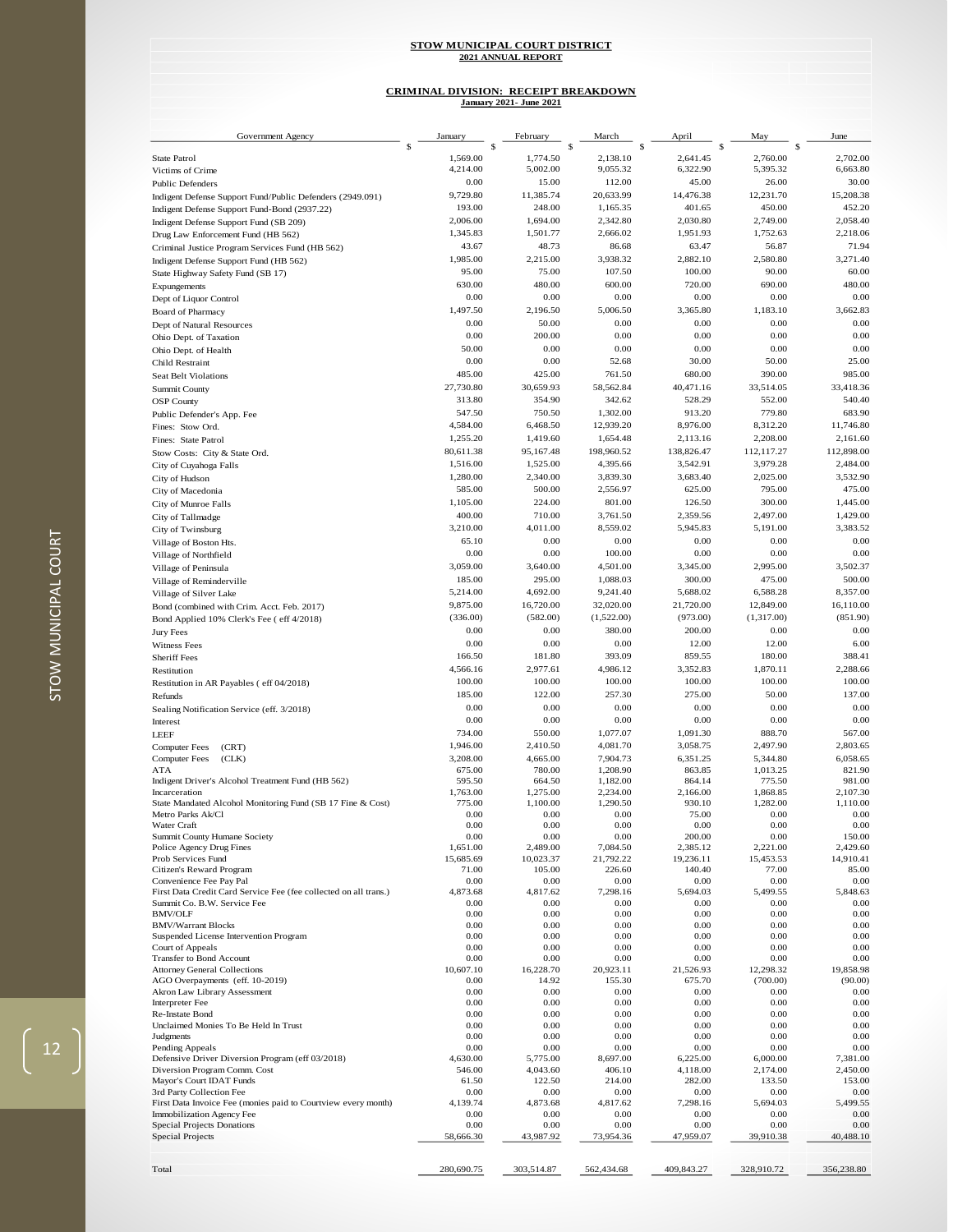## **CRIMINAL DIVISION: RECEIPT BREAKDOWN July 2021 - December 2021**

| Government Agency                                                                           | July               | August               | September           | October             | November           | December             | 2021 Totals            |
|---------------------------------------------------------------------------------------------|--------------------|----------------------|---------------------|---------------------|--------------------|----------------------|------------------------|
| <b>State Patrol</b>                                                                         | \$<br>3,680.50     | S<br>3,587.50        | s<br>5,327.00       | \$<br>3,493.50      | \$<br>2,538.50     | \$<br>3,110.00       | \$<br>35,322.05        |
| Victims of Crime                                                                            | 5,736.00           | 5,942.00             | 5,955.80            | 5,366.00            | 5,420.00           | 4,946.00             | 70,019.14              |
| <b>Public Defenders</b>                                                                     | 0.00               | 0.00                 | 0.00                | 0.00                | 0.00               | 15.00                | 243.00                 |
| Indigent Defense Support Fund/Public Defenders (2949.091)                                   | 14,359.00          | 15,222.50            | 14,554.10           | 13,108.90           | 13,077.00          | 12,044.90            | 166,032.39             |
| Indigent Defense Support Fund-Bond (2937.22)                                                | 324.00             | 309.90               | 250.00              | 190.00              | 197.00             | 141.00               | 4,322.10               |
| Indigent Defense Support Fund (SB 209)                                                      | 2,605.45           | 1,209.20             | 2,477.30            | 1,760.10            | 1,434.00           | 1,318.70             | 23,685.75              |
| Drug Law Enforcement Fund (HB 562)                                                          | 1,824.32<br>59.18  | 1,908.96<br>62.04    | 1,969.59            | 1,772.97            | 1,742.46<br>56.54  | 1,661.10<br>53.90    | 22,315.64              |
| Criminal Justice Program Services Fund (HB 562)<br>Indigent Defense Support Fund (HB 562)   | 2,690.00           | 2,819.10             | 63.91<br>2,908.00   | 57.53<br>2,615.00   | 2,570.00           | 2,450.00             | 724.46<br>32,924.72    |
| State Highway Safety Fund (SB 17)                                                           | 125.00             | 90.00                | 75.00               | 65.00               | 80.00              | 55.00                | 1,017.50               |
| Expungements                                                                                | 870.00             | 630.00               | 540.00              | 330.00              | 480.00             | 240.00               | 6,690.00               |
| Dept of Liquor Control                                                                      | 100.00             | 0.00                 | 100.00              | 0.00                | 235.00             | 365.00               | 800.00                 |
| Board of Pharmacy                                                                           | 1,652.80           | 1,822.00             | 1,396.00            | 1,356.00            | 2,127.10           | 525.00               | 25,791.13              |
| Dept of Natural Resources                                                                   | 0.00               | 0.00                 | 0.00                | 0.00                | 0.00               | 0.00                 | 50.00                  |
| Ohio Dept. of Taxation                                                                      | 0.00               | 0.00                 | 0.00                | 0.00                | 0.00               | 0.00                 | 200.00                 |
| Ohio Dept. of Health                                                                        | 0.00               | 0.00                 | 0.00                | 100.00              | 0.00               | 0.00                 | 150.00                 |
| Child Restraint                                                                             | 0.00<br>660.00     | 30.00<br>640.00      | 0.00                | 0.00                | 30.00<br>470.00    | 0.00<br>425.00       | 217.68                 |
| <b>Seat Belt Violations</b><br>Summit County                                                | 35,943.82          | 29,166.29            | 460.00<br>22,293.10 | 585.00<br>20,160.88 | 21,139.57          | 20,265.96            | 6,966.50<br>373,326.76 |
| <b>OSP</b> County                                                                           | 736.10             | 717.50               | 1,065.40            | 698.70              | 507.70             | 622.00               | 6,979.41               |
| Public Defender's App. Fee                                                                  | 652.50             | 700.00               | 387.00              | 425.00              | 665.80             | 527.00               | 8,334.20               |
| Fines: Stow Ord.                                                                            | 15,500.00          | 13,343.00            | 11,054.40           | 11,455.00           | 14,373.20          | 12,283.00            | 131,035.30             |
| Fines: State Patrol                                                                         | 2,944.40           | 2,870.00             | 4,261.60            | 2,794.80            | 2,030.80           | 2,488.00             | 28,201.64              |
| Stow Costs: City & State Ord.                                                               | 117,320.37         | 119,420.28           | 107,231.96          | 97,732.67           | 100,578.06         | 95,086.78            | 1,375,951.24           |
| City of Cuyahoga Falls                                                                      | 2,416.00           | 2,765.00             | 2,248.30            | 2,091.00            | 1,746.09           | 1,946.00             | 30,655.24              |
| City of Hudson                                                                              | 1,915.00           | 4,195.00             | 4,305.00            | 4,621.00            | 4,475.00           | 4,060.30             | 40,271.90              |
| City of Macedonia                                                                           | 150.00             | 1,225.00             | 128.00              | 200.00              | 150.00             | 502.00               | 7,891.97               |
| City of Munroe Falls                                                                        | 0.00               | 0.00                 | 138.99              | 250.00              | 100.00             | 0.00                 | 4,490.49               |
| City of Tallmadge                                                                           | 744.00<br>4,007.70 | 1,700.00<br>6,171.20 | 1,210.00            | 1,066.40            | 990.00<br>3,160.00 | 1,060.00<br>5,489.80 | 17,927.46              |
| City of Twinsburg                                                                           | 0.00               | 0.00                 | 3,842.00            | 4,590.00            | 0.00               | 0.00                 | 57,561.07              |
| Village of Boston Hts.<br>Village of Northfield                                             | 100.00             | 0.00                 | 0.00<br>0.00        | 0.00<br>50.00       | 0.00               | 0.00                 | 65.10<br>250.00        |
| Village of Peninsula                                                                        | 1,800.00           | 2,660.30             | 2,660.00            | 1,855.00            | 1,585.00           | 4,364.00             | 35,966.67              |
| Village of Reminderville                                                                    | 125.00             | 260.00               | 275.00              | 275.00              | 545.00             | 425.00               | 4,748.03               |
| Village of Silver Lake                                                                      | 10,716.00          | 13,193.60            | 10,401.00           | 7,677.00            | 9,370.00           | 4,606.00             | 95,744.30              |
| Bond (combined with Crim. Acct. Feb. 2017)                                                  | 15,425.00          | 18,701.00            | 14,101.00           | 13,300.00           | 13,050.00          | 23,250.00            | 207,121.00             |
| Bond Applied 10% Clerk's Fee ( eff 4/2018)                                                  | (385.00)           | (655.00)             | (985.00)            | (395.00)            | (285.00)           | (300.00)             | (8,586.90)             |
| Jury Fees                                                                                   | 400.00             | 0.00                 | 0.00                | 0.00                | 0.00               | 0.00                 | 980.00                 |
| <b>Witness Fees</b>                                                                         | 6.00               | 12.00                | 6.00                | 24.00               | 12.00              | 0.00                 | 90.00                  |
| Sheriff Fees                                                                                | 195.75             | 96.50                | 319.37              | 40.00               | 127.53             | 137.33               | 3,085.83               |
| Restitution                                                                                 | 5,016.08           | 4,413.52             | 3,211.00            | 1,959.31            | 2,238.48           | 142.00               | 37,021.88              |
| Restitution in AR Payables (eff 04/2018)                                                    | 100.00<br>173.00   | 100.00<br>132.00     | 100.00              | 0.00                | 300.00<br>433.03   | 0.00<br>55.00        | 1,200.00               |
| Refunds<br>Sealing Notification Service (eff. 3/2018)                                       | 0.00               | 0.00                 | 532.01<br>0.00      | 216.80<br>0.00      | 0.00               | 0.00                 | 2,568.14<br>0.00       |
| Interest                                                                                    | 0.00               | 0.00                 | 0.00                | 0.00                | 0.00               | 0.00                 | 0.00                   |
| <b>LEEF</b>                                                                                 | 717.00             | 581.00               | 932.00              | 326.50              | 486.00             | 634.00               | 8,584.57               |
| <b>Computer Fees</b><br>(CRT)                                                               | 2,977.30           | 3,052.00             | 2,843.00            | 2,480.00            | 2,498.00           | 2,559.00             | 33,207.80              |
| (CLK)<br><b>Computer Fees</b>                                                               | 6,490.10           | 6,878.00             | 6,470.00            | 5,605.00            | 5,571.00           | 5,842.80             | 70,389.33              |
| ATA                                                                                         | 975.00             | 905.10               | 899.90              | 575.00              | 475.00             | 709.00               | 9,901.90               |
| Indigent Driver's Alcohol Treatment Fund (HB 562)<br>Incarceration                          | 807.00<br>1,970.85 | 846.00<br>1,347.00   | 871.50<br>2,329.80  | 784.50<br>997.10    | 771.00<br>1,214.00 | 735.00<br>1,230.00   | 9,877.64<br>20,502.90  |
| State Mandated Alcohol Monitoring Fund (SB 17 Fine & Cost)                                  | 1,175.00           | 740.00               | 1,036.00            | 909.00              | 633.00             | 839.30               | 11,819.90              |
| Metro Parks Ak/Cl                                                                           | 0.00               | 0.00                 | 0.00                | 0.00                | 0.00               | 0.00                 | 75.00                  |
| Water Craft<br>Summit County Humane Society                                                 | 0.00<br>40.00      | 0.00<br>10.00        | 0.00<br>0.00        | 0.00<br>0.00        | 0.00<br>0.00       | 0.00<br>0.00         | 0.00<br>400.00         |
| Police Agency Drug Fines                                                                    | 2.239.40           | 1,793.62             | 1,046.80            | 2.028.20            | 2,016.00           | 1,948.00             | 29,332.24              |
| Prob Services Fund                                                                          | 15,548.96          | 16,274.57            | 14,386.10           | 10,275.42           | 11,138.27          | 12,791.02            | 177,515.67             |
| Citizen's Reward Program                                                                    | 99.00              | 89.00                | 76.00               | 67.00               | 83.00              | 65.00                | 1,184.00               |
| Convenience Fee Pay Pal<br>First Data Credit Card Service Fee (fee collected on all trans.) | 0.00<br>6,423.61   | 0.00<br>6,534.62     | 0.00<br>6,752.05    | 0.00<br>5,557.33    | 0.00<br>5,710.05   | 0.00<br>5,320.54     | 0.00<br>70,329.87      |
| Summit Co. B.W. Service Fee                                                                 | 0.00               | 0.00                 | 0.00                | 0.00                | 0.00               | 0.00                 | 0.00                   |
| <b>BMV/OLF</b>                                                                              | 0.00               | 0.00                 | 0.00                | 0.00                | 0.00               | 0.00                 | 0.00                   |
| <b>BMV/Warrant Blocks</b><br>Suspended License Intervention Program                         | 15.00<br>0.00      | 0.00<br>0.00         | 0.00<br>0.00        | 0.00<br>0.00        | 0.00<br>0.00       | 0.00<br>0.00         | 15.00<br>0.00          |
| Court of Appeals                                                                            | 0.00               | 0.00                 | 0.00                | 0.00                | 0.00               | 0.00                 | 0.00                   |
| Transfer to Bond Account                                                                    | 0.00               | 0.00                 | 0.00                | 0.00                | 0.00               | 0.00                 | 0.00                   |
| <b>Attorney General Collections</b>                                                         | 7,101.03           | 10,238.40            | 4,232.36            | 8,280.41            | 7,121.00           | 6,337.90             | 144,754.24             |
| AGO Overpayments (eff. 10-2019)<br>Akron Law Library Assessment                             | 145.00<br>0.00     | (20.00)<br>0.00      | (80.00)<br>0.00     | 374.16<br>0.00      | 40.00<br>0.00      | 200.14<br>0.00       | 715.22<br>0.00         |
| <b>Interpreter Fee</b>                                                                      | 0.00               | 0.00                 | 0.00                | 0.00                | 0.00               | 0.00                 | 0.00                   |
| Re-Instate Bond                                                                             | 0.00               | 0.00                 | 0.00                | 0.00                | 0.00               | 0.00                 | 0.00                   |
| Unclaimed Monies To Be Held In Trust                                                        | 0.00               | 0.00                 | 0.00                | 0.00                | 0.00               | 0.00                 | 0.00                   |
| Judgments<br>Pending Appeals                                                                | 0.00<br>0.00       | 0.00<br>0.00         | 0.00<br>0.00        | 0.00<br>0.00        | 0.00<br>0.00       | 0.00<br>0.00         | 0.00<br>0.00           |
| Defensive Driver Diversion Program (eff 03/2018)                                            | 5,600.00           | 6,200.00             | 5,400.00            | 5,400.00            | 5,976.00           | 4,400.00             | 71,684.00              |
| Diversion Program Comm. Cost                                                                | 2,390.00           | 1,500.00             | 3,500.00            | 4,075.00            | 1,478.00           | 3,197.00             | 29,877.70              |
| Mayor's Court IDAT Funds                                                                    | 177.50             | 138.50               | 259.00              | 200.00              | 150.50             | 134.00               | 2,026.00               |
| 3rd Party Collection Fee<br>First Data Invoice Fee (monies paid to Courtview every month)   | 0.00<br>5,848.63   | 0.00<br>6,423.61     | 0.00<br>6,534.62    | 0.00<br>6,752.05    | 0.00<br>5,557.33   | 0.00<br>5,710.05     | 0.00<br>69,149.07      |
| Immobilization Agency Fee                                                                   | 0.00               | 0.00                 | 200.00              | 0.00                | 0.00               | 0.00                 | 200.00                 |
| <b>Special Projects Donations</b>                                                           | 0.00               | 0.00                 | 0.00                | 0.00                | 0.00               | 0.00                 | 0.00                   |
| Special Projects                                                                            | 48,479.88          | 54,172.98            | 46,591.61           | 40,683.71           | 40,270.68          | 37,098.71            | 572,263.70             |
|                                                                                             |                    |                      |                     |                     |                    |                      |                        |
| Total                                                                                       | 359,908.23         | 373,164.79           | 329,143.57          | 297,257.94          | 298,938.69         | 294,112.23           | 4, 194, 158. 54        |

 $\left(\begin{array}{c} 13 \end{array}\right)$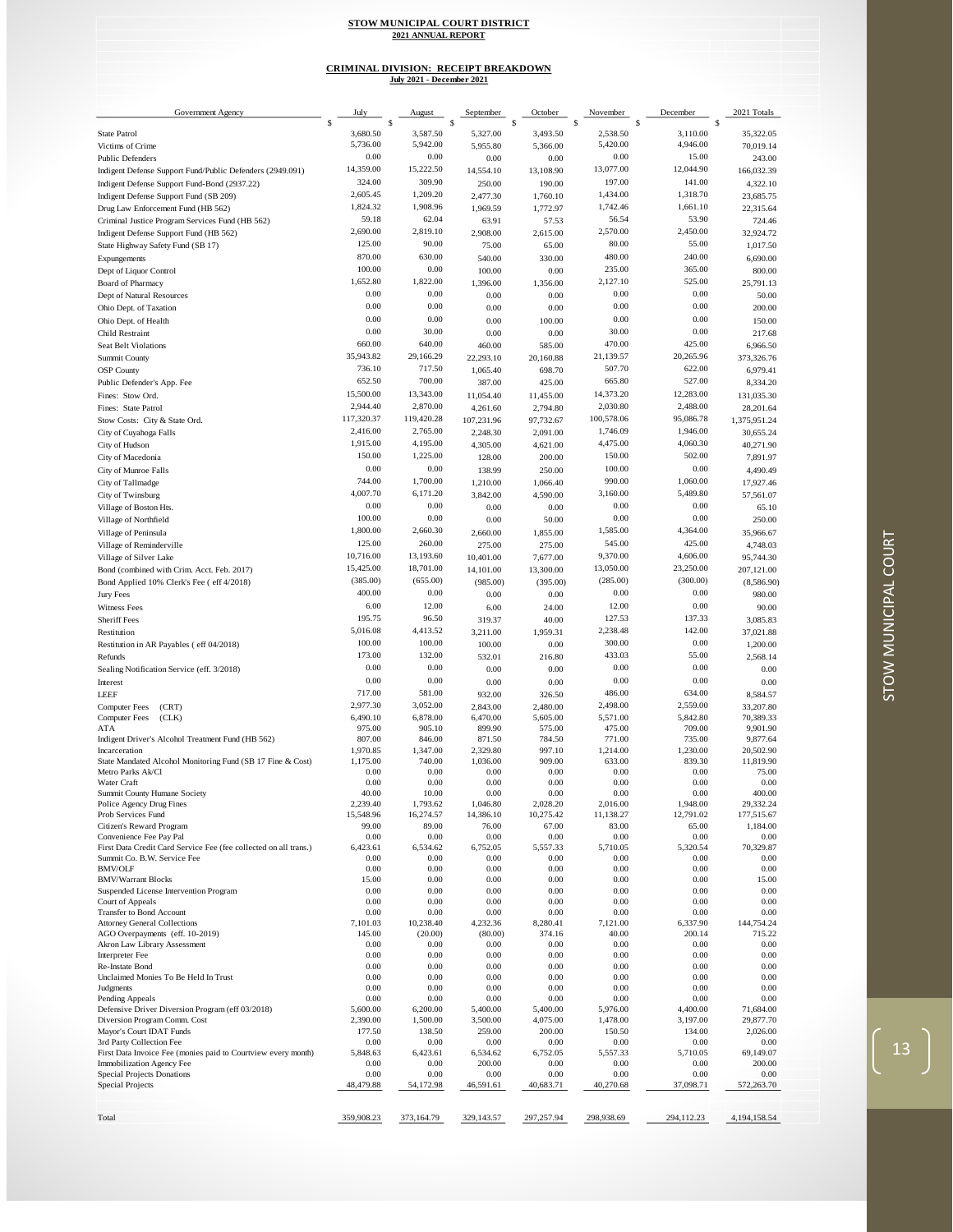#### **2021 ANNUAL REPORT**

#### **CRIMINAL DIVISION: DISBURSEMENT BREAKDOWN**

Government Agency  $s \frac{\text{January}}{\text{s}} \frac{\text{February}}{\text{s}} \frac{\text{March}}{\text{s}} \frac{\text{March}}{\text{s}} \frac{\text{April}}{\text{s}} \frac{\text{My}}{\text{s}} \frac{\text{May}}{\text{s}} \frac{\text{June}}{\text{Step 1}}$  $\frac{\text{February}}{\$}$ State Patrol 1,112.50 1,569.00 1,774.50 2,138.10 2,641.45 2,760.00 Victims of Crime 6,322.90 5,395.32 6,325.32 6,395.32 6,395.32 6,395.32 6,322.90 5,395.32 Public Defenders 26.00 15.00 0.00 15.00 12.00 45.00 26.00 Indigent Defense Support Fund/Public Defenders (2949.091) 10,428.50 9,729.80 11,385.74 20,633.99 14,476.38 12,231.70<br>
10,428.50 9,729.80 11,385.74 20,633.99 14,476.38 12,231.70<br>
103.00 248.00 1,165.35 401.65 450.00 193.00 193.00 193.00 193.00 193.00 193.00 1,165.35 401.65 450.00<br>1ndigent Defense Support Fund (SB 209) 1,165.00 1,694.00 1,694.00 2,342.80 2,030.80 2,749.00 Indigent Defense Support Fund (SB 209) 1,755.00 1,694.00 1,694.00 2,342.80 2,030.80 2,749.00<br>
2,749.00 1,480.54 1,345.83 1,501.77 2,666.02 1,951.93 1,752.63

**January 2021- June 2021**

| Drug Law Enforcement Fund (HB 562)              | 1,480.54  | 1,345.83  | 1,501.77  | 2,666.02   | 1,951.93   | 1,752.63   |
|-------------------------------------------------|-----------|-----------|-----------|------------|------------|------------|
| Criminal Justice Program Services Fund (HB 562) | 47.96     | 43.67     | 48.73     | 86.68      | 63.47      | 56.87      |
| Indigent Defense Support Fund (HB 562)          | 2,185.00  | 1,985.00  | 2,215.00  | 3,938.32   | 2,882.10   | 2,580.80   |
| State Highway Safety Fund (SB 17)               | 55.00     | 95.00     | 75.00     | 107.50     | 100.00     | 90.00      |
| Expungements                                    | 480.00    | 630.00    | 480.00    | 600.00     | 720.00     | 690.00     |
| Dept of Liquor Control                          | 0.00      | 0.00      | 0.00      | 0.00       | 0.00       | 0.00       |
| <b>Board of Pharmacy</b>                        | 590.00    | 1,497.50  | 2,196.50  | 5,006.50   | 3,365.80   | 1,183.10   |
| Dept of Natural Resources                       | 0.00      | 0.00      | 50.00     | 0.00       | 0.00       | 0.00       |
| Ohio Dept. of Taxation                          | 0.00      | 0.00      | 200.00    | 0.00       | 0.00       | 0.00       |
| Ohio Dept. of Health                            | 0.00      | 50.00     | 0.00      | 0.00       | 0.00       | 0.00       |
| Child Restraint                                 | 0.00      | 0.00      | 0.00      | 52.68      | 30.00      | 50.00      |
| Seat Belt Violations                            | 780.00    | 485.00    | 425.00    | 761.50     | 680.00     | 390.00     |
| Summit County                                   | 27,316.00 | 27,730.80 | 30,659.93 | 58,562.84  | 40,471.16  | 33,514.05  |
| <b>OSP County</b>                               | 222.50    | 313.80    | 354.90    | 342.62     | 528.29     | 552.00     |
| Public Defender's App. Fee                      | 460.70    | 547.50    | 750.50    | 1,302.00   | 913.20     | 779.80     |
| Fines: Stow Ord.                                | 6,012.00  | 3,027.19  | 6,468.50  | 12,939.20  | 8,976.00   | 8,312.20   |
| Fines: State Patrol                             | 890.00    | 1,255.20  | 1,419.60  | 1,654.48   | 2,113.16   | 2,208.00   |
| Stow Costs: City & State Ord.                   | 69,708.50 | 77,793.03 | 95,167.48 | 198,960.52 | 138,826.47 | 112,117.27 |
| City of Cuyahoga Falls                          | 1,489.00  | 1,516.00  | 3,480.63  | 2,440.03   | 3,542.91   | 3,979.28   |
| City of Hudson                                  | 1,905.00  | 844.68    | 2,340.00  | 3,839.30   | 3,683.40   | 2,025.00   |
| City of Macedonia                               | 250.00    | 317.57    | 500.00    | 2,556.97   | 625.00     | 795.00     |
| City of Munroe Falls                            | 0.00      | 1,013.42  | 224.00    | 801.00     | 126.50     | 300.00     |
| City of Tallmadge                               | 487.40    | 400.00    | 710.00    | 3,761.50   | 2,359.56   | 2,497.00   |
| City of Twinsburg                               | 2,591.00  | 2,559.01  | 4,011.00  | 8,559.02   | 5,945.83   | 5,191.00   |
| Village of Boston Hts.                          | 0.00      | 35.24     | 0.00      | 0.00       | 0.00       | 0.00       |
| Village of Northfield                           | 0.00      | 0.00      | 0.00      | 100.00     | 0.00       | 0.00       |
| Village of Peninsula                            | 3,305.00  | 2,774.32  | 3,640.00  | 4,501.00   | 3,345.00   | 2,995.00   |
| Village of Reminderville                        | 135.00    | 108.02    | 295.00    | 1,088.03   | 300.00     | 475.00     |
| Village of Silver Lake                          | 4,784.00  | 4,638.00  | 4,692.00  | 9,241.40   | 5,688.02   | 6,588.28   |
| Bond (combined with Crim. Acct. Feb. 2017)      | 10,474.00 | 14,688.00 | 30,498.00 | 19,057.00  | 23,453.00  | 15,767.10  |
| Bond Applied 10% Clerk's Fee ( eff 4/2018)      | 0.00      | 0.00      | 0.00      | 0.00       | 0.00       | 0.00       |
| Jury Fees                                       | 680.00    | 0.00      | 0.00      | 0.00       | 200.00     | 0.00       |
| Witness Fees                                    | 0.00      | 0.00      | 0.00      | 12.00      | 6.00       | 6.00       |
| <b>Sheriff Fees</b>                             | 407.56    | 243.60    | 253.44    | 250.50     | 115.50     | 395.40     |
| Restitution                                     | 3,457.93  | 4,064.86  | 3,815.07  | 3,674.05   | 1,738.17   | 3,301.90   |
| Restitution in AR Payables (eff 04/2018)        | 100.00    | 100.00    | 100.00    | 100.00     | 100.00     | 100.00     |
| Refunds                                         | 205.00    | 40.00     | 277.30    | 102.00     | 260.00     | 107.00     |
| Sealing Notification Service (eff. 3/2018)      | 0.00      | 0.00      | 0.00      | 0.00       | 0.00       | 0.00       |
| Interest                                        | 0.00      | 0.00      | 0.00      | 0.00       | 0.00       | 0.00       |
| LEEE.                                           | 561.00    | 734.00    | 550.00    | 1 077 07   | 1.091.30   | 888.70     |

| <b>Summit County</b>                                             | 27,316.00          | 27,730.80         | 30,659.93          | 58,562.84            | 40,471.16          | 33,514.05          |
|------------------------------------------------------------------|--------------------|-------------------|--------------------|----------------------|--------------------|--------------------|
| <b>OSP</b> County                                                | 222.50             | 313.80            | 354.90             | 342.62               | 528.29             | 552.00             |
| Public Defender's App. Fee                                       | 460.70             | 547.50            | 750.50             | 1,302.00             | 913.20             | 779.80             |
| Fines: Stow Ord.                                                 | 6,012.00           | 3,027.19          | 6,468.50           | 12,939.20            | 8,976.00           | 8,312.20           |
| Fines: State Patrol                                              | 890.00             | 1,255.20          | 1,419.60           | 1,654.48             | 2,113.16           | 2,208.00           |
| Stow Costs: City & State Ord.                                    | 69,708.50          | 77,793.03         | 95,167.48          | 198,960.52           | 138,826.47         | 112,117.27         |
| City of Cuyahoga Falls                                           | 1,489.00           | 1,516.00          | 3,480.63           | 2,440.03             | 3,542.91           | 3,979.28           |
| City of Hudson                                                   | 1,905.00           | 844.68            | 2,340.00           | 3,839.30             | 3,683.40           | 2,025.00           |
| City of Macedonia                                                | 250.00             | 317.57            | 500.00             | 2,556.97             | 625.00             | 795.00             |
| City of Munroe Falls                                             | 0.00               | 1,013.42          | 224.00             | 801.00               | 126.50             | 300.00             |
| City of Tallmadge                                                | 487.40             | 400.00            | 710.00             | 3,761.50             | 2,359.56           | 2,497.00           |
| City of Twinsburg                                                | 2,591.00           | 2,559.01          | 4,011.00           | 8,559.02             | 5,945.83           | 5,191.00           |
| Village of Boston Hts.                                           | 0.00               | 35.24             | 0.00               | 0.00                 | 0.00               | 0.00               |
| Village of Northfield                                            | 0.00               | 0.00              | 0.00               | 100.00               | 0.00               | 0.00               |
|                                                                  | 3,305.00           | 2,774.32          | 3,640.00           | 4,501.00             | 3,345.00           | 2,995.00           |
| Village of Peninsula                                             | 135.00             | 108.02            | 295.00             | 1,088.03             | 300.00             | 475.00             |
| Village of Reminderville                                         | 4,784.00           | 4,638.00          | 4,692.00           | 9,241.40             | 5,688.02           | 6,588.28           |
| Village of Silver Lake                                           |                    |                   |                    |                      |                    |                    |
| Bond (combined with Crim. Acct. Feb. 2017)                       | 10,474.00          | 14,688.00         | 30,498.00          | 19,057.00            | 23,453.00          | 15,767.10          |
| Bond Applied 10% Clerk's Fee ( eff 4/2018)                       | 0.00               | 0.00              | 0.00               | 0.00                 | 0.00               | 0.00               |
| Jury Fees                                                        | 680.00             | 0.00              | 0.00               | 0.00                 | 200.00             | 0.00               |
| Witness Fees                                                     | 0.00               | 0.00              | 0.00               | 12.00                | 6.00               | 6.00               |
| <b>Sheriff Fees</b>                                              | 407.56             | 243.60            | 253.44             | 250.50               | 115.50             | 395.40             |
| Restitution                                                      | 3,457.93           | 4,064.86          | 3,815.07           | 3,674.05             | 1,738.17           | 3,301.90           |
| Restitution in AR Payables (eff 04/2018)                         | 100.00             | 100.00            | 100.00             | 100.00               | 100.00             | 100.00             |
| Refunds                                                          | 205.00             | 40.00             | 277.30             | 102.00               | 260.00             | 107.00             |
| Sealing Notification Service (eff. 3/2018)                       | 0.00               | 0.00              | 0.00               | 0.00                 | 0.00               | 0.00               |
| Interest                                                         | 0.00               | 0.00              | 0.00               | 0.00                 | 0.00               | 0.00               |
| LEEF                                                             | 561.00             | 734.00            | 550.00             | 1.077.07             | 1,091.30           | 888.70             |
| <b>Computer Fees</b><br>(CRT)                                    | 1,889.50           | 1,946.00          | 2,410.50           | 4.081.70             | 3,058.75           | 2,497.90           |
| <b>Computer Fees</b><br>(CLK)                                    | 2,056.50           | 3,208.00          | 4,665.00           | 7,904.73             | 6,351.25           | 5,344.80           |
| ATA                                                              | 493.00<br>655.00   | 675.00<br>595.50  | 780.00<br>664.50   | 1,208.90             | 863.85<br>864.14   | 1,013.25<br>775.50 |
| Indigent Driver's Alcohol Treatment Fund (HB 562)                | 1,628.00           | 1,763.00          | 1,275.00           | 1,182.00<br>2,234.00 | 2.166.00           | 1,868.85           |
| Incarceration                                                    |                    |                   |                    |                      |                    |                    |
| State Mandated Alcohol Monitoring Fund (SB 17 Fine & Cost)       | 755.00             | 775.00            | 1,100.00           | 1,290.50             | 930.10             | 1,282.00           |
| Metro Parks Ak/Cl                                                | 0.00               | 0.00              | 0.00               | 0.00                 | 75.00              | 0.00               |
| Water Craft<br>Summit County Humane Society                      | 0.00<br>0.00       | 0.00<br>0.00      | 0.00<br>0.00       | 0.00<br>0.00         | 0.00<br>200.00     | 0.00<br>0.00       |
| Police Agency Drug Fines                                         | 2,451.60           | 1,651.00          | 2,489.00           | 7,084.50             | 2,385.12           | 2,221.00           |
| Prob Services Fund                                               | 13,464.37          | 15,685.69         | 10,023.37          | 21,792.22            | 19,236.11          | 15,453.53          |
| Citizen's Reward Program                                         | 67.00              | 71.00             | 105.00             | 226.60               | 140.40             | 77.00              |
| Convenience Fee Pay Pal                                          | 0.00               | 0.00              | 0.00               | 0.00                 | 0.00               | 0.00               |
| First Data Credit Card Service Fee (fee collected on all trans.) | 4,139.74           | 4,873.68          | 9,757.04           | 7,298.16             | 5,694.03           | 5,499.55           |
| Summit Co. B.W. Service Fee                                      | 0.00               | 0.00              | 0.00               | 0.00                 | 0.00               | 0.00               |
| <b>BMV/OLF</b>                                                   | 0.00               | 0.00              | 0.00               | 0.00                 | 0.00               | 0.00               |
| <b>BMV/Warrant Blocks</b>                                        | 0.00               | 0.00              | 0.00               | 0.00                 | 0.00               | 0.00               |
| Suspended License Intervention Program                           | 0.00               | 0.00              | 0.00               | 0.00                 | 0.00               | 0.00               |
| Court of Appeals<br>Transfer to Bond Account                     | 0.00<br>0.00       | 0.00<br>0.00      | 0.00<br>0.00       | 0.00<br>0.00         | 0.00<br>0.00       | 0.00<br>0.00       |
| <b>Attorney General Collections</b>                              | 10,567.10          | 14,904.91         | 21,266.10          | 21,633.63            | 11,788.72          | 21,257.68          |
| AGO Overpayments (eff. 10-2019)                                  | 0.00               | 14.92             | 30.00              | 278.68               | 0.00               | 0.00               |
| Akron Law Library Assessment                                     | 6,636.00           | 0.00              | 0.00               | 0.00                 | 0.00               | 0.00               |
| <b>Interpreter Fee</b>                                           | 0.00               | 0.00              | 0.00               | 0.00                 | 0.00               | 0.00               |
| Re-Instate Bond                                                  | 0.00               | 0.00              | 0.00               | 0.00                 | 0.00               | 0.00               |
| Unclaimed Monies To Be Held In Trust                             | 0.00               | 0.00              | 0.00               | 0.00                 | 0.00               | 0.00               |
| Judgments                                                        | 0.00               | 0.00              | 0.00               | 0.00                 | 0.00               | 0.00               |
| Pending Appeals                                                  | 0.00               | 0.00              | 0.00               | 0.00                 | 0.00               | 0.00               |
| Defensive Driver Diversion Program (eff 03/2018)                 | 350.00             | 13,825.00         | 0.00               | 13,822.00            | 4,975.00           | 11,381.00          |
| Diversion Program Comm. Cost<br>Mayor's Court IDAT Funds         | 2,050.00<br>132.50 | 2,486.00<br>61.50 | 1,950.00<br>122.50 | 3,184.00<br>214.00   | 1,796.00<br>282.00 | 1,923.60<br>133.50 |
| 3rd Party Collection Fee                                         | 0.00               | 0.00              | 0.00               | 0.00                 | 0.00               | 0.00               |
| First Data Invoice Fee (monies paid to Courtview every month)    | 4,359.96           | 0.00              | 4,817.62           | 7,011.37             | 5,693.56           | 5,764.33           |
| Immobilization Agency Fee                                        | 0.00               | 0.00              | 0.00               | 0.00                 | 0.00               | 0.00               |
| Special Projects Donations                                       | 0.00               | 0.00              | 0.00               | 0.00                 | 0.00               | 0.00               |
| Special Projects                                                 | 38,442.88          | 58,666.30         | 43,987.92          | 73,954.36            | 47,959.07          | 39,910.38          |
|                                                                  |                    |                   |                    |                      |                    |                    |
|                                                                  |                    |                   |                    |                      |                    |                    |
| Total                                                            | 249,237.24         | 289,790.54        | 322,962.14         | 557,990.64           | 394,579.05         | 349,704.27         |
|                                                                  |                    |                   |                    |                      |                    |                    |
|                                                                  |                    |                   |                    |                      |                    |                    |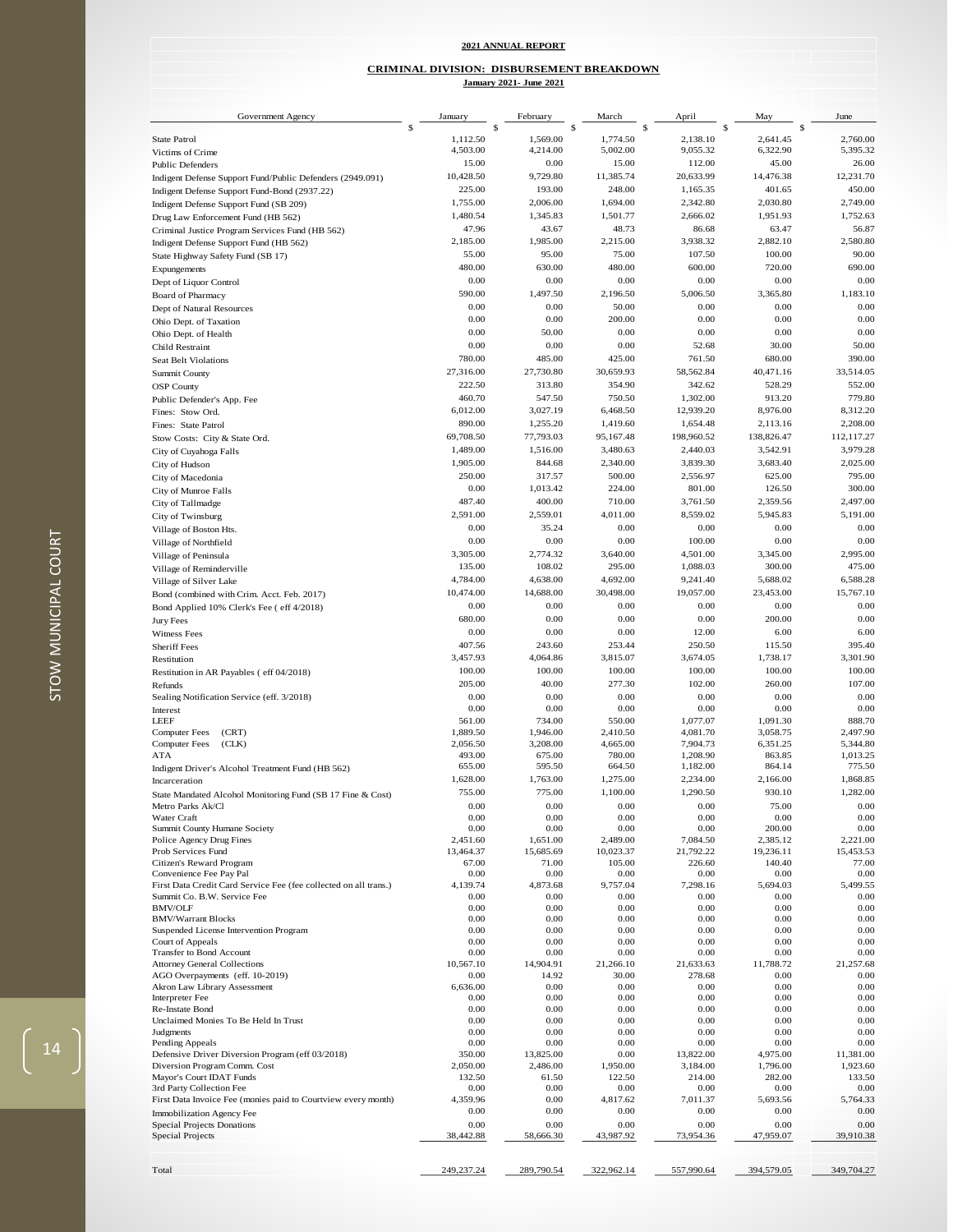#### **2021 ANNUAL REPORT**

#### **July 2021 - December 2021 CRIMINAL DIVISION: DISBURSEMENT BREAKDOWN**

| Government Agency                                                                           | July                 | August              | September           | October               | November             | December            | 2021 Totals            |
|---------------------------------------------------------------------------------------------|----------------------|---------------------|---------------------|-----------------------|----------------------|---------------------|------------------------|
| <b>State Patrol</b>                                                                         | 2,702.00             | S<br>3,680.50       | \$<br>3,587.50      | \$<br>5,327.00        | \$.<br>3,493.50      | \$<br>2,538.50      | 33,324.55              |
| Victims of Crime                                                                            | 6,663.80             | 5,736.00            | 5,942.00            | 5,955.80              | 5,366.00             | 5,420.00            | 69,576.14              |
| Public Defenders                                                                            | 30.00                | 0.00                | 0.00                | 0.00                  | 0.00                 | 0.00                | 243.00                 |
| Indigent Defense Support Fund/Public Defenders (2949.091)                                   | 15,208.38            | 14,359.00           | 15,222.50           | 14,554.10             | 13,108.90            | 13,077.00           | 164,415.99             |
| Indigent Defense Support Fund-Bond (2937.22)<br>Indigent Defense Support Fund (SB 209)      | 452.20<br>2,058.40   | 324.00<br>2,605.45  | 309.90<br>1,209.20  | 250.00                | 190.00<br>1,760.10   | 197.00<br>1,434.00  | 4,406.10<br>24,122.05  |
| Drug Law Enforcement Fund (HB 562)                                                          | 2,218.06             | 1,824.32            | 1,908.96            | 2,477.30<br>1,969.59  | 1,772.97             | 1,742.46            | 22,135.08              |
| Criminal Justice Program Services Fund (HB 562)                                             | 71.94                | 59.18               | 62.04               | 63.91                 | 57.53                | 56.54               | 718.52                 |
| Indigent Defense Support Fund (HB 562)                                                      | 3,271.40             | 2,690.00            | 2,819.10            | 2,908.00              | 2,615.00             | 2,570.00            | 32,659.72              |
| State Highway Safety Fund (SB 17)                                                           | 60.00                | 125.00              | 90.00               | 75.00                 | 65.00                | 80.00               | 1,017.50               |
| Expungements                                                                                | 480.00               | 870.00              | 630.00              | 540.00                | 330.00               | 480.00              | 6,930.00               |
| Dept of Liquor Control                                                                      | 0.00                 | 100.00              | 0.00                | 100.00                | 0.00<br>1,356.00     | 235.00              | 435.00                 |
| Board of Pharmacy<br>Dept of Natural Resources                                              | 3,662.83<br>0.00     | 1,652.80<br>0.00    | 1,822.00            | 1,396.00              | 0.00                 | 2,127.10<br>0.00    | 25,856.13<br>50.00     |
| Ohio Dept. of Taxation                                                                      | 0.00                 | 0.00                | 0.00<br>0.00        | 0.00<br>0.00          | 0.00                 | 0.00                | 200.00                 |
| Ohio Dept. of Health                                                                        | 0.00                 | 0.00                | 0.00                | 0.00                  | 100.00               | 0.00                | 150.00                 |
| Child Restraint                                                                             | 25.00                | 0.00                | 30.00               | 0.00                  | 0.00                 | 30.00               | 217.68                 |
| <b>Seat Belt Violations</b>                                                                 | 985.00               | 660.00              | 640.00              | 460.00                | 585.00               | 470.00              | 7,321.50               |
| Summit County                                                                               | 33,418.36            | 35,943.82           | 29,166.29           | 22,293.10             | 20,160.88            | 21,139.57           | 380,376.80             |
| <b>OSP</b> County                                                                           | 540.40               | 736.10              | 717.50              | 1,065.40              | 698.70               | 507.70              | 6,579.91               |
| Public Defender's App. Fee<br>Fines: Stow Ord.                                              | 683.90<br>11,746.80  | 652.50<br>15,500.00 | 700.00<br>13,343.00 | 387.00                | 425.00<br>11,455.00  | 665.80<br>14,373.20 | 8,267.90<br>123,207.49 |
| Fines: State Patrol                                                                         | 2,161.60             | 2,944.40            | 2,870.00            | 11,054.40<br>4,261.60 | 2,794.80             | 2,030.80            | 26,603.64              |
| Stow Costs: City & State Ord.                                                               | 112,898.00           | 117,320.37          | 119,420.28          | 107,231.96            | 97,798.43            | 100,512.30          | 1,347,754.61           |
| City of Cuyahoga Falls                                                                      | 2,484.00             | 2,416.00            | 2,765.00            | 2,248.30              | 2,333.00             | 1,504.09            | 30,198.24              |
| City of Hudson                                                                              | 3,532.90             | 1,915.00            | 4,195.00            | 4,305.00              | 4,621.00             | 4,475.00            | 37,681.28              |
| City of Macedonia                                                                           | 475.00               | 150.00              | 1,225.00            | 128.00                | 200.00               | 150.00              | 7,372.54               |
| City of Munroe Falls                                                                        | 1,445.00             | 0.00                | 0.00                | 138.99                | 250.00               | 100.00              | 4,398.91               |
| City of Tallmadge<br>City of Twinsburg                                                      | 1,429.00<br>3,383.52 | 744.00<br>4,007.70  | 1,700.00            | 1,210.00              | 1,066.40<br>4,238.00 | 990.00<br>3,160.00  | 17,354.86<br>54,011.28 |
| Village of Boston Hts.                                                                      | 0.00                 | 0.00                | 6,171.20<br>0.00    | 4,194.00<br>0.00      | 0.00                 | 0.00                | 35.24                  |
| Village of Northfield                                                                       | 0.00                 | 100.00              | 0.00                | 0.00                  | 50.00                | 0.00                | 250.00                 |
| Village of Peninsula                                                                        | 3,502.37             | 1,800.00            | 2,660.30            | 2,660.00              | 1,855.00             | 1,585.00            | 34,622.99              |
| Village of Reminderville                                                                    | 500.00               | 125.00              | 260.00              | 275.00                | 275.00               | 545.00              | 4,381.05               |
| Village of Silver Lake                                                                      | 8,357.00             | 10,716.00           | 13,193.60           | 10,401.00             | 7,677.00             | 9,370.00            | 95,346.30              |
| Bond (combined with Crim. Acct. Feb. 2017)                                                  | 10,545.00            | 14,225.00           | 23,190.00           | 12,005.00             | 9,165.00             | 6,675.00            | 189,742.10             |
| Bond Applied 10% Clerk's Fee ( eff 4/2018)<br>Jury Fees                                     | 0.00<br>380.00       | 0.00<br>0.00        | 0.00                | 0.00                  | 0.00<br>400.00       | 0.00<br>0.00        | 0.00<br>1,660.00       |
| Witness Fees                                                                                | 6.00                 | 12.00               | 0.00<br>12.00       | 0.00<br>24.00         | 6.00                 | 0.00                | 84.00                  |
| <b>Sheriff Fees</b>                                                                         | 321.65               | 795.55              | 80.00               | 314.21                | 155.75               | 112.00              | 3,445.16               |
| Restitution                                                                                 | 2,569.52             | 3,529.29            | 2,178.10            | 2,342.20              | 5,773.34             | 3,638.14            | 40,082.57              |
| Restitution in AR Payables (eff 04/2018)                                                    | 100.00               | 100.00              | 100.00              | 0.00                  | 300.00               | 0.00                | 1,200.00               |
| Refunds                                                                                     | 108.00               | 95.00               | 311.00              | 202.01                | 311.00               | 229.03              | 2,247.34               |
| Sealing Notification Service (eff. 3/2018)<br>Interest                                      | 0.00<br>0.00         | 0.00<br>0.00        | 0.00                | 0.00                  | 0.00<br>0.00         | 0.00<br>0.00        | 0.00<br>0.00           |
| <b>LEEF</b>                                                                                 | 567.00               | 717.00              | 0.00<br>581.00      | 0.00<br>932.00        | 326.50               | 486.00              | 8,511.57               |
| Computer Fees<br>(CRT)                                                                      | 2,803.65             | 2,977.30            | 3,052.00            | 2,843.00              | 2,480.00             | 2,498.00            | 32,538.30              |
| <b>Computer Fees</b><br>(CLK)                                                               | 6,058.65             | 6,490.10            | 6,878.00            | 6,470.00              | 5,605.00             | 5,571.00            | 66,603.03              |
| ATA<br>Indigent Driver's Alcohol Treatment Fund (HB 562)                                    | 821.90<br>981.00     | 1,152.50<br>807.00  | 905.10<br>846.00    | 899.90<br>871.50      | 575.00<br>784.50     | 475.00<br>771.00    | 9,863.40<br>9,797.64   |
| Incarceration                                                                               | 2,107.30             | 1,970.85            | 1,347.00            | 2,329.80              | 997.10               | 1,214.00            | 20,900.90              |
| State Mandated Alcohol Monitoring Fund (SB 17 Fine & Cost)                                  | 1,110.00             | 1,175.00            | 740.00              | 961.00                | 909.00               | 633.00              | 11,660.60              |
| Metro Parks Ak/Cl                                                                           | 0.00                 | 0.00                | 0.00                | 75.00                 | 0.00                 | 0.00                | 150.00                 |
| Water Craft                                                                                 | 0.00                 | 0.00                | 0.00                | 0.00                  | 0.00                 | 0.00                | 0.00                   |
| Summit County Humane Society<br>Police Agency Drug Fines                                    | 150.00<br>2,429.60   | 40.00<br>2,239.40   | 10.00<br>1,793.62   | 0.00<br>1,046.80      | 0.00<br>2,028.20     | 0.00<br>2,016.00    | 400.00<br>29,835.84    |
| Prob Services Fund                                                                          | 14,910.41            | 15,548.96           | 16,274.57           | 14,386.10             | 10,275.42            | 11,138.27           | 178,189.02             |
| Citizen's Reward Program                                                                    | 85.00                | 99.00               | 89.00               | 76.00                 | 67.00                | 83.00               | 1,186.00               |
| Convenience Fee Pay Pal<br>First Data Credit Card Service Fee (fee collected on all trans.) | 0.00<br>5,848.63     | 0.00<br>6,423.61    | 0.00<br>6,534.62    | 0.00<br>6,752.05      | 0.00<br>5,557.33     | 0.00<br>5,710.05    | 0.00<br>74,088.49      |
| Summit Co. B.W. Service Fee                                                                 | 0.00                 | 0.00                | 0.00                | 0.00                  | 0.00                 | 0.00                | 0.00                   |
| <b>BMV/OLF</b>                                                                              | 0.00                 | 0.00                | 0.00                | 0.00                  | 0.00                 | 0.00                | 0.00                   |
| <b>BMV/Warrant Blocks</b>                                                                   | 0.00<br>0.00         | 15.00<br>0.00       | 0.00<br>0.00        | 0.00<br>0.00          | 0.00<br>0.00         | 0.00<br>0.00        | 15.00<br>0.00          |
| Suspended License Intervention Program<br>Court of Appeals                                  | 0.00                 | 0.00                | 0.00                | 0.00                  | 0.00                 | 0.00                | 0.00                   |
| Transfer to Bond Account                                                                    | 0.00                 | 0.00                | 0.00                | 0.00                  | 0.00                 | 0.00                | 0.00                   |
| <b>Attorney General Collections</b>                                                         | 7,126.03             | 10,238.40           | 4,132.36            | 8,330.41              | 6,607.30             | 6,580.40            | 144,433.04             |
| AGO Overpayments (eff. 10-2019)<br>Akron Law Library Assessment                             | 11.00<br>0.00        | 0.00<br>0.00        | 0.00<br>0.00        | 0.00<br>0.00          | 0.00<br>0.00         | 40.00<br>0.00       | 374.60<br>6,636.00     |
| Interpreter Fee                                                                             | 0.00                 | 0.00                | 0.00                | 0.00                  | 0.00                 | 0.00                | 0.00                   |
| Re-Instate Bond                                                                             | 0.00                 | 0.00                | 0.00                | 0.00                  | 0.00                 | 0.00                | 0.00                   |
| Unclaimed Monies To Be Held In Trust<br>Judgments                                           | 0.00<br>0.00         | 0.00<br>0.00        | 0.00<br>0.00        | 0.00<br>0.00          | 0.00<br>0.00         | 0.00<br>0.00        | 0.00<br>0.00           |
| Pending Appeals                                                                             | 0.00                 | 0.00                | 0.00                | 0.00                  | 0.00                 | 0.00                | 0.00                   |
| Defensive Driver Diversion Program (eff 03/2018)                                            | 4,000.00             | 3,400.00            | 6,800.00            | 9,000.00              | 2,000.00             | 9,400.00            | 78,953.00              |
| Diversion Program Comm. Cost                                                                | 2,198.10<br>153.00   | 2,300.00<br>0.00    | 2,800.00<br>138.50  | 3,075.00              | 1,765.00<br>200.00   | 2,505.00<br>150.50  | 28,032.70<br>1,847.00  |
| Mayor's Court IDAT Funds<br>3rd Party Collection Fee                                        | 0.00                 | 0.00                | 0.00                | 259.00<br>0.00        | 0.00                 | 0.00                | 0.00                   |
| First Data Invoice Fee (monies paid to Courtview every month)                               | 5,580.35             | 6,709.79            | 6,232.56            | 6,751.72              | 5,769.07             | 5,497.56            | 64,187.89              |
| Immobilization Agency Fee                                                                   | 0.00                 | 0.00                | 200.00              | 0.00                  | 0.00                 | 0.00                | 200.00                 |
| <b>Special Projects Donations</b><br>Special Projects                                       | 0.00<br>40,488.10    | 0.00<br>48,479.88   | 0.00<br>54,172.98   | 0.00<br>46,591.61     | 0.00<br>40,683.71    | 0.00<br>40,270.68   | 0.00<br>573,607.87     |
|                                                                                             |                      |                     |                     |                       |                      |                     |                        |
|                                                                                             |                      |                     |                     |                       |                      |                     |                        |
|                                                                                             | 335,906.75           | 359,297.77          | 372,058.78          | 334,468.76            | 289,439.43           | 297,259.69          | 4,152,695.06           |

 $\left(15\right)$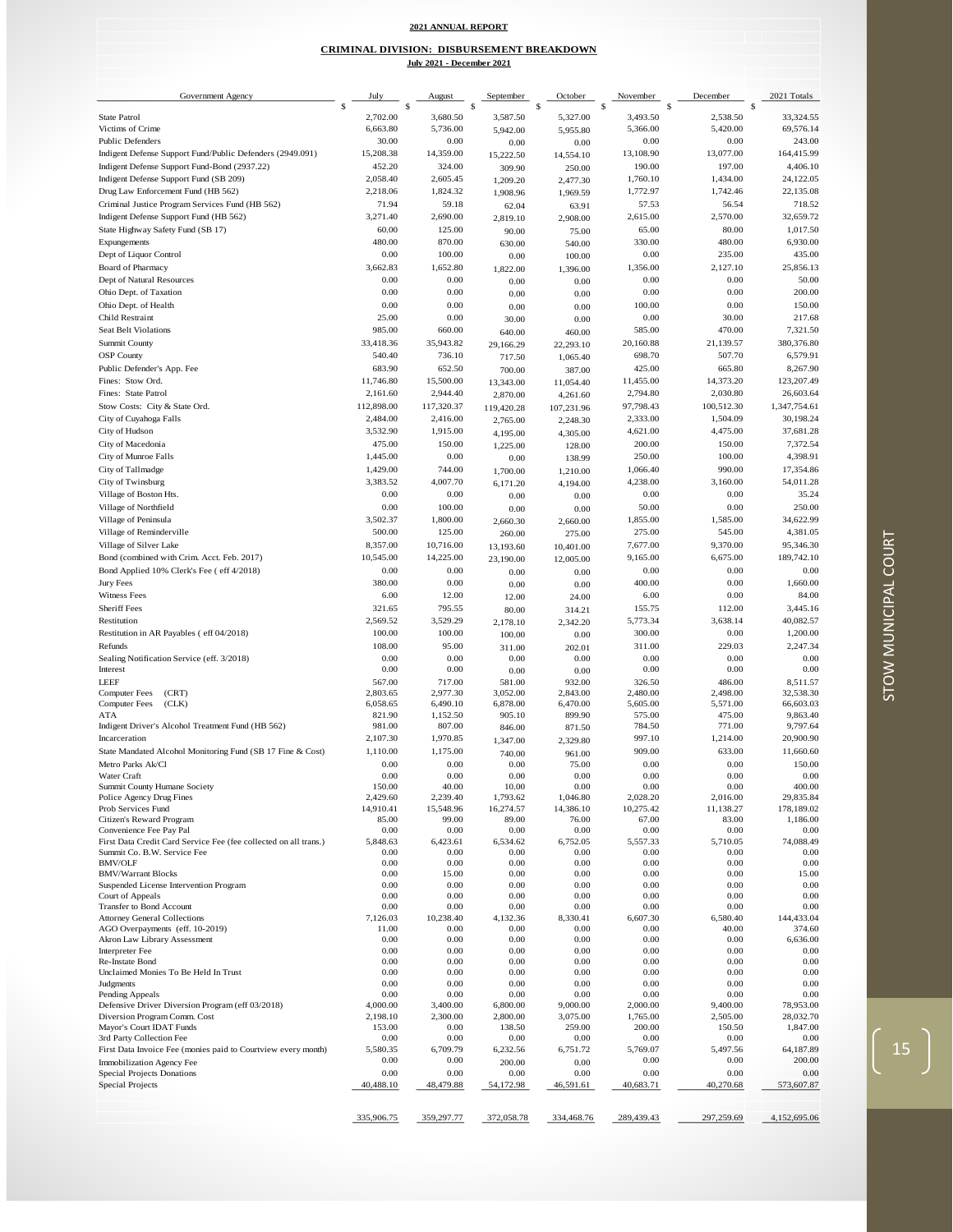## **ANALYSIS OF CASE LOAD: 2019 - 2021**

|                          | 2019   | 2020   | 2021   |
|--------------------------|--------|--------|--------|
| <b>Traffic Division</b>  | 12,538 | 8,589  | 9,093  |
| <b>Criminal Division</b> | 3,894  | 3,204  | 3,578  |
| <b>Civil Division</b>    | 4,250  | 3,123  | 3,311  |
|                          | 20,682 | 14,916 | 15,982 |

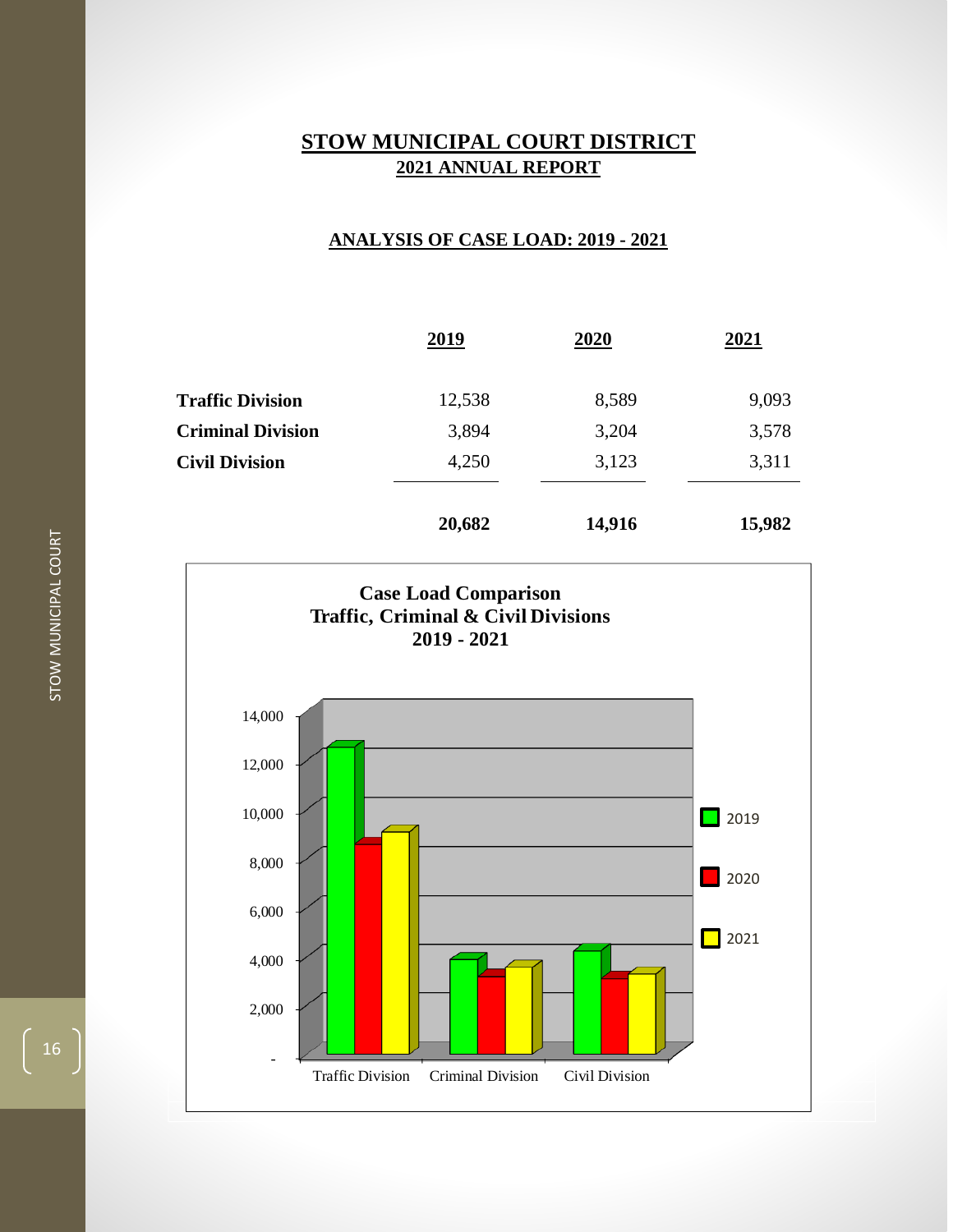## **ANALYSIS OF RECEIPTS: 2019 - 2021**



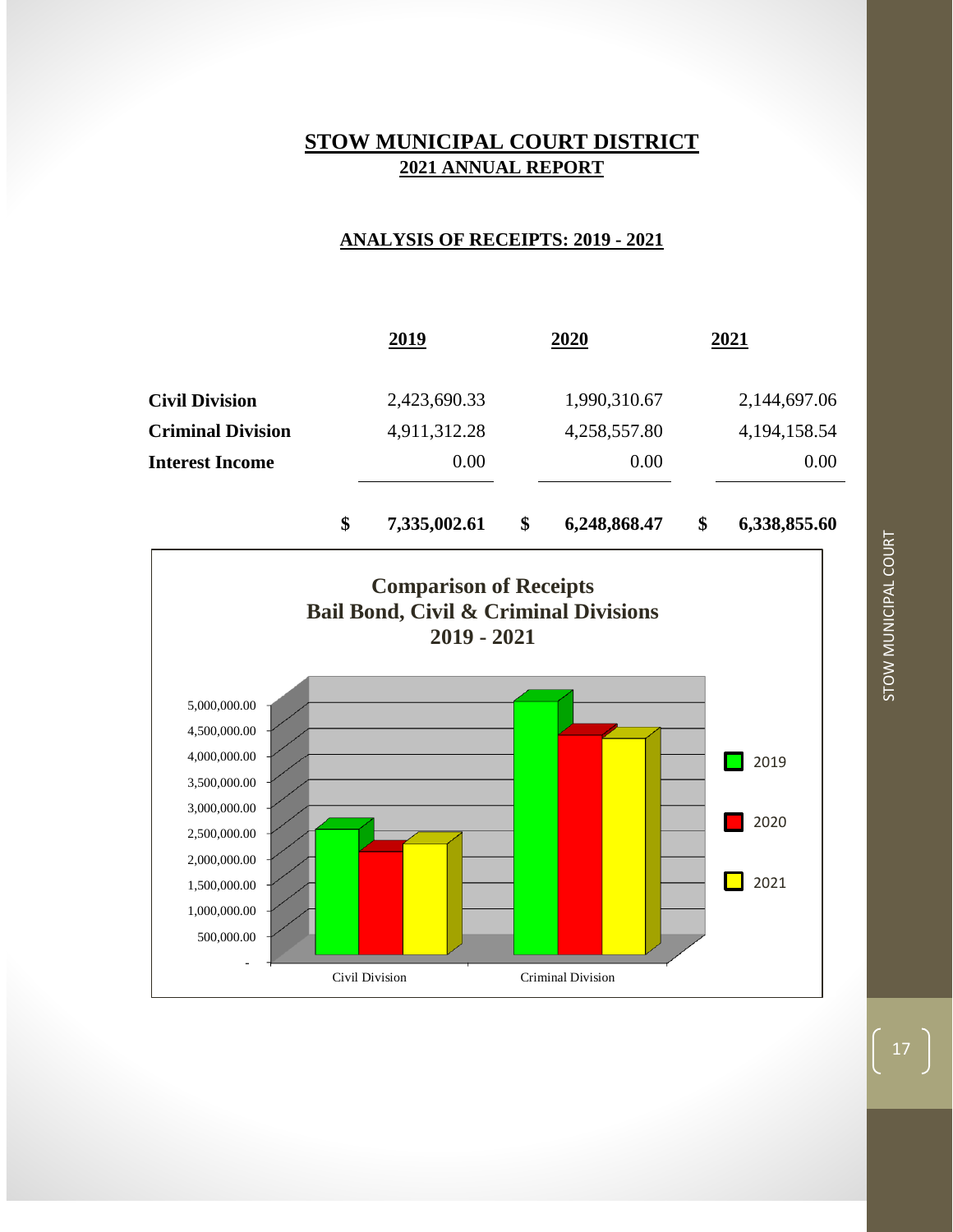## **ANALYSIS OF DISBURSEMENTS: 2019 - 2021**